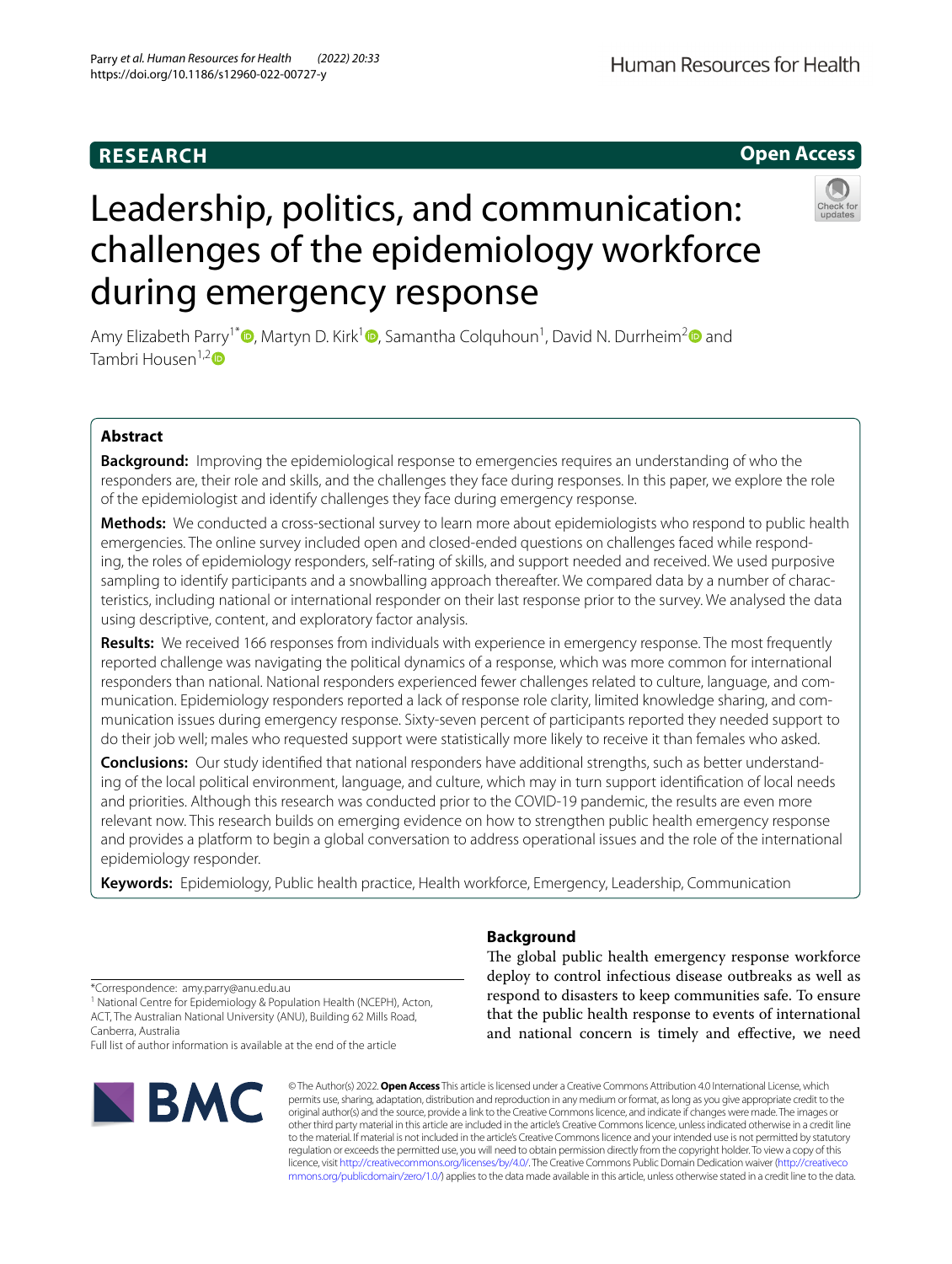to optimise workforce performance quality and impact  $[1-3]$  $[1-3]$ .

Health workforce development is a fundamental activity required to meet the obligations of the International Health Regulations (IHR 2005)  $[4]$  $[4]$ . The Joint External Evaluation (JEE) is a tool aimed to identify how countries are tracking towards meeting these obligations. Findings from the JEE highlight that the public health workforce needs strengthening to efectively manage health security events [\[5](#page-11-3)[–8](#page-11-4)]. In many countries, feld epidemiology training programs (FETP) are implemented as a key activity to strengthen technical expertise within the existing workforce and to meet the target of 1 epidemiologist per 200,000 persons [\[9–](#page-11-5)[12\]](#page-11-6).

There is limited evidence on emergency response workforce best practice and there is a need for stronger scientifc evidence and innovative research and evaluation methods  $[13-16]$  $[13-16]$ . The reasons for this are unclear but may relate to the lack of operational plan testing and poorly defned job roles. Epidemiology is often not included in national health workforce plans and the role may have inconsistent skill and knowledge requirements  $[16]$  $[16]$ . In recent years, role formalisation of other emergency response health professions has taken place, however, not for epidemiology  $[17]$  $[17]$ . The lack of clarity on the role of the epidemiologist has been identifed in previous research as a primary barrier to efective emergency response [[2](#page-11-10), [16,](#page-11-8) [18](#page-12-0)].

The COVID-19 pandemic has demonstrated the importance and value of the public health workforce, and the requirement for specialist epidemiology response skills and expertise. The Independent Panel's COVID-19 pandemic report and the 2021 World Health Assembly identifed critical failures in responding to the COVID-19 crisis, including the under-resourced health workforce [[19–](#page-12-1)[21](#page-12-2)]. It is clear that investing in and strengthening the public health emergency response workforce is an international priority. For well-targeted investment in workforce strengthening, we need to understand the challenges and barriers faced during public health emergency response.

International epidemiology emergency response work is most commonly short-term, which has led to a cycle of reaction during emergencies with limited or no documentation of the lessons learned, or modifcation of future response actions. After action reviews, or response evaluations, will go some way to addressing this, however, they are an under-utilised tool [[22\]](#page-12-3). For a stronger, better-managed epidemiology response, it is important to understand who the responders are, their role and skills, as well as how skills and knowledge are shared. In this paper, we explore the role of the epidemiologist and identify challenges they face during emergency response.

# **Method**

We conducted a cross-sectional survey of emergency response epidemiologists. We have previously reported the methods of the survey elsewhere, and describe them here in brief [[2,](#page-11-10) [23](#page-12-4)].

# **Study population**

Participants of this survey were epidemiologists who had previously worked in an epidemiology role during an emergency response (Box [1\)](#page-1-0).

# <span id="page-1-0"></span>**Box 1: Terminology defnitions provided to survey respondents**

Emergency response: A public health issue that requires external assistance. This could mean a request for national and/or a request for international support. The crisis may be manmade (such as armed conflict), natural hazard (such as drought, flood) or the result of an infectious disease outbreak

Epidemiology role: The role performed by any person who participates in surveillance, response, or disease control activities during an emergency

#### **Sampling and recruitment**

Purposive sampling was initially used to identify participants, a snowballing method was then used to broaden participation [\[24,](#page-12-5) [25](#page-12-6)].

Recruitment consisted of multiple strategies. We produced a YouTube video to explain the purpose of the study; this video was produced in English and included optional multi-language subtitles. We disseminated the video via Twitter, LinkedIn, and Facebook, and delivered eight reminders to participate via these platforms over 3 months. Our international partner, TEPHINET (Training Programs in Epidemiology and Public Health Interventions Network) supported recruitment through conducting a parallel social media campaign. In addition, TEPHINET contacted FETP alumni and FETP country programs via email and through the TEPHINET website.

We advertised the survey at the 10th TEPHINET Global Scientifc Conference, the Australian Communicable Diseases Control Conference 2019, and the European Scientifc Conference on Applied Infectious Disease Epidemiology (ESCAIDE 2019). Survey respondents were requested to forward the survey link to other applied epidemiologists in their professional network.

# **Data collection**

Survey questions were based on fndings from key informant interviews conducted in 2019 and issues raised in the literature  $[16, 26]$  $[16, 26]$  $[16, 26]$  $[16, 26]$  $[16, 26]$ . Questions were reviewed by the key informant interviewees and pre-tested with 11 feld epidemiologists with experience in emergency response.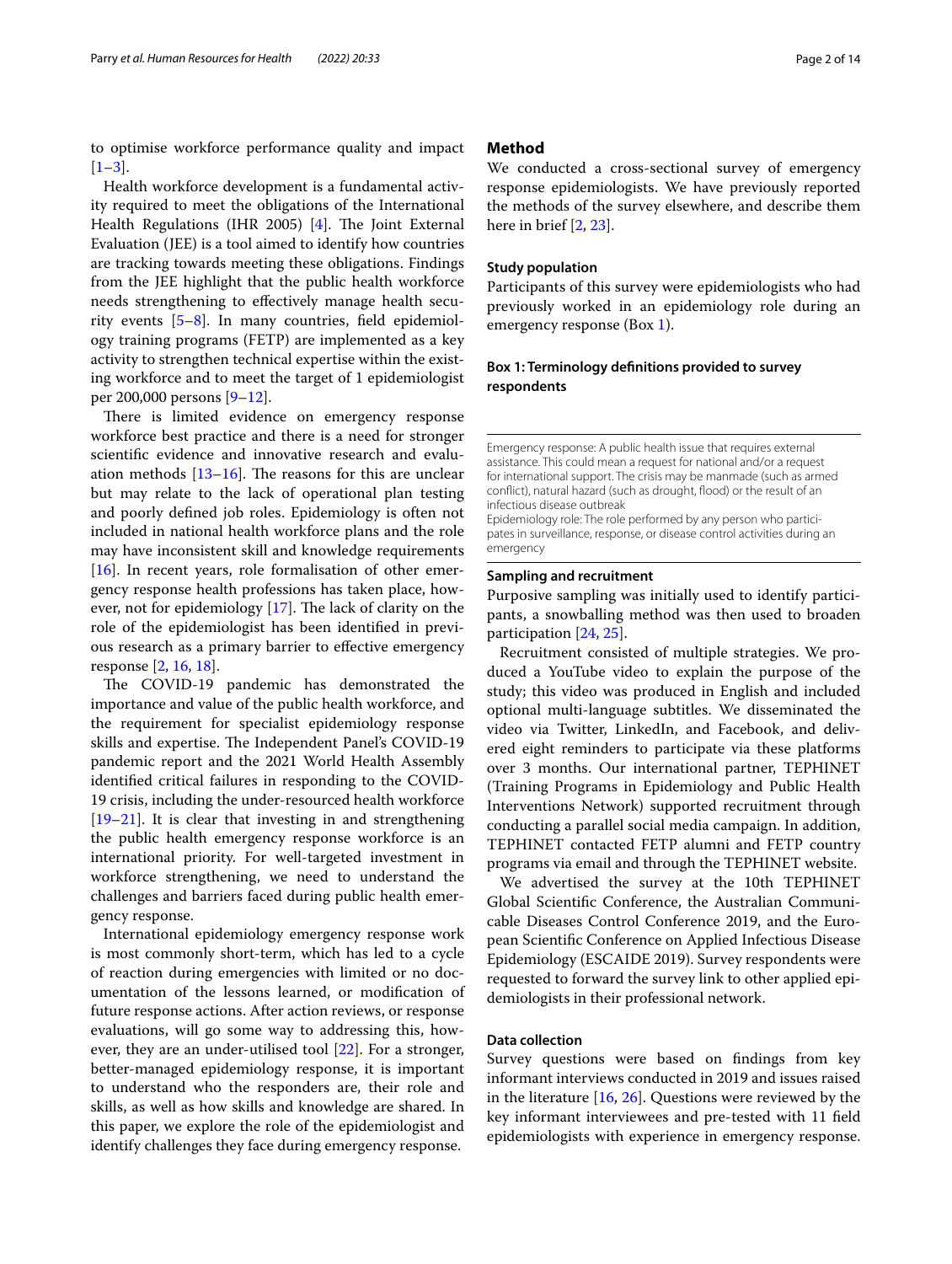The survey was created and tested in English and then translated into French and back-translated to ensure accuracy. The survey was self-administered online by respondents via a REDCap (Research Electronic Data Capture) secure survey between October 2019 to February 2020. No incentives were provided for participation. The survey questionnaire is detailed elsewhere  $[2]$  $[2]$  $[2]$ .

In this analysis, we examined questionnaire data on (1) challenges faced while responding, (2) epidemiology responder roles, (3) self-rating of skills, and (4) support needed and received. Question format included checkbox items and Likert scales, each section included an optional open-ended question with free-text feld, allowing participants to provide further comments. To contextualise answers, we asked respondents to refect on their most recent emergency response experience. Due to the length of the survey, most questions were not compulsory; therefore, the denominator varies between questions. Questions related to 'support' were collected in two categories. 'Technical' refers directly to epidemiological support; 'non-technical' refers to other support including but not limited to communication, well-being, understanding response context, or administrative.

#### **Ethics and consent**

Participation in this study was voluntary and anonymous. We provided plain language study information in French and English. Each participant provided online consent before accessing the survey questions. During the survey, the participants could remove or change answers before survey submission. Ethics approval was provided by the Australian National University Human Research Ethics Committee (ID:2019-068).

#### **Data analysis**

We conducted descriptive analysis of survey data in Microsoft Excel and Stata15 (TX:StataCorp). We conducted content analysis on answers to open-ended questions; the text was open-coded and common categories were developed iteratively [\[27](#page-12-8), [28\]](#page-12-9).

In our analysis, we compared fndings based on whether the participant's latest response was as an international or national responder (termed in this paper as 'responder type'). We also compared fndings based on identifed gender, epidemiology experience, epidemiology emergency response experience, and location. We grouped respondents by geographical areas according to the six World Health Organization (WHO) regions; Africa, Eastern Mediterranean, Europe, Americas, South–East Asia, and the Western Pacifc [\[29](#page-12-10)].

For questionnaire responses on roles and challenges, we performed an exploratory factor analysis to identify closely related items and distil the large data set into fewer groupings [[16](#page-11-8), [17\]](#page-11-9). Eigenvalues and scree plots were reviewed to determine the number of groupings, orthogonal varimax rotation then supported the identifcation and interpretation of groupings of latent themes [[30\]](#page-12-11). Factor loadings are the correlation between an item and a factor, a factor loading score from 0 to 1 indicates relationship between the item measured in that category [[30\]](#page-12-11). Items were included in the factor if the loading was higher than  $0.35$  [ $30$ ]. The items found to contribute to a factor were then included in a scale, where each item was equally weighted. For the scales identifed through this factor analysis, Cronbach alpha (α) measured internal consistency between items was calculated to determine the scale reliability for future use. Typically,  $α$  is considered reliable at > 0.7, but moderate reliability can be identified at  $> 0.6$  [\[31](#page-12-12)–[33\]](#page-12-13).

To test for statistical diference, we used Pearson's chisquare for dichotomous data or two-sample Wilcoxon rank-sum (Mann–Whitney) test for data with multiple answer options. We considered results signifcant if they fell within the 95% confdence interval.

# **Results**

# **Participant characteristics**

We received 166 surveys, with representation from all WHO regions. There was a similar distribution of females and males among survey participants (Table [1](#page-3-0)). The majority of respondents were under 40 years, with a median age of 39 (range: 23–77 years). A third of respondents reported less than 5 years of epidemiology experience and almost half had participated in three or fewer emergency response events in an epidemiology role (Table [1](#page-3-0)). Fifty-nine percent (96/162) reported their last response was a national response, while 41% (66/162) reported that it was an international response.

#### **Factor analysis**

We asked respondents to identify challenges they had experienced during their most recent emergency response (Table [2](#page-4-0)). Of the 18 listed challenges in the survey, exploratory factor analysis identifed fve factors with an eigenvalue over 1 [[30](#page-12-11)]. After scree plot review we reduced fve contributing factors to four; '*communication', 'culture and relationships', 'technical skills'*, and '*political dynamics and security'* [\[34\]](#page-12-14). One item, '*language*', was not statistically related to other challenges, therefore, was analysed as a standalone item (Table [2](#page-4-0)). The Cronbach alpha for each of these scales was moderately reliable (>0.6) with the exception of '*political dynamics and security*', indicating the series of questions could be useful in future analysis (Table [2](#page-4-0)).

The exploratory factor analysis of the 'epidemiology role' data condensed 37 items on epidemiology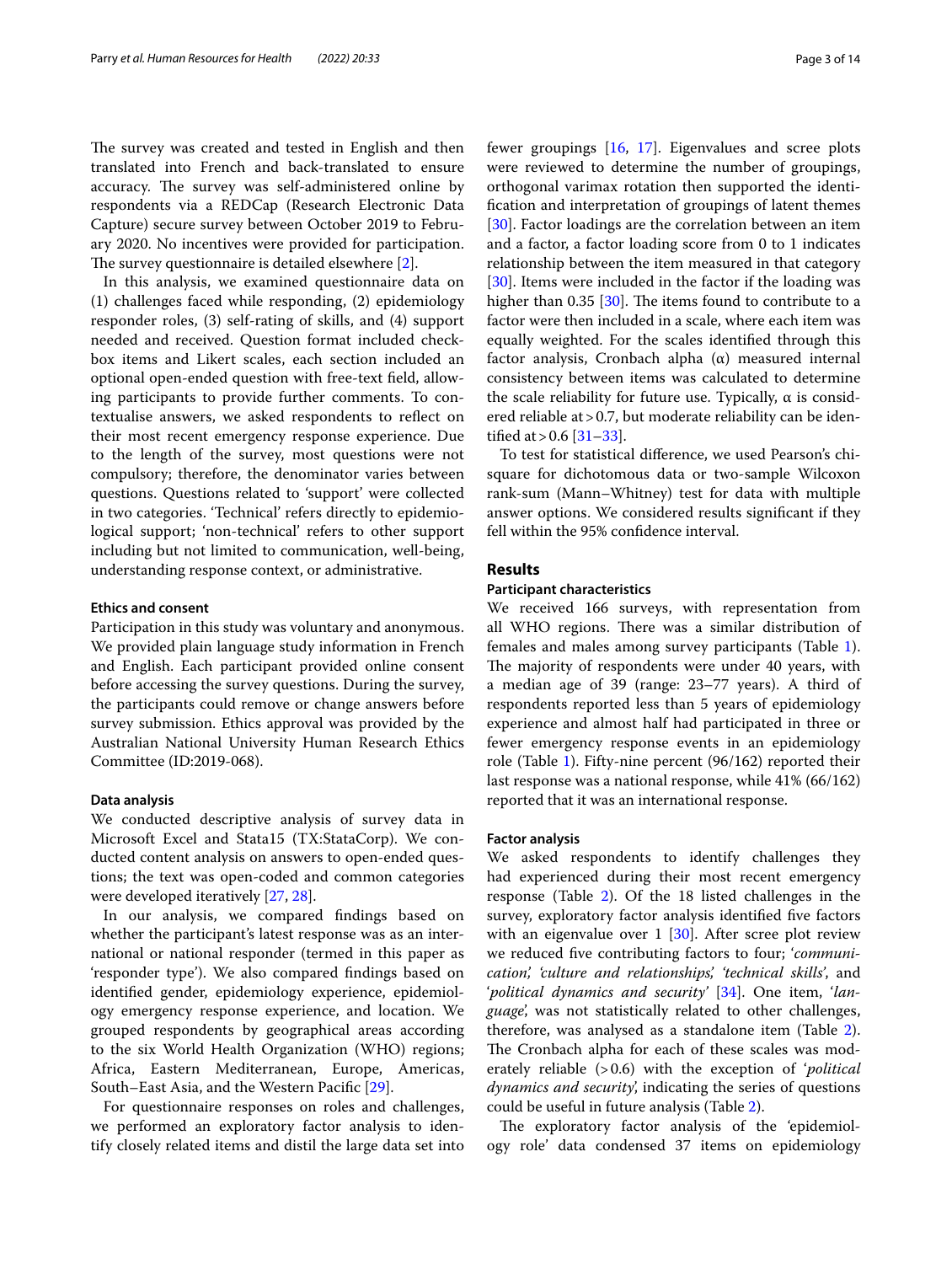<span id="page-3-0"></span>**Table 1** Demographics and characteristics of epidemiology emergency response survey participants (*n*=166\*), 2019–2020

| Category                                                 | Items                                  | $n = 166(100\%)$ |
|----------------------------------------------------------|----------------------------------------|------------------|
| Survey language                                          | English                                | 157 (95%)        |
|                                                          | French                                 | 9(5%)            |
| Age (years)                                              | < 20                                   | $0(0\%)$         |
|                                                          | $20 - 29$                              | 10 (6%)          |
|                                                          | $30 - 39$                              | 78 (47%)         |
|                                                          | $40 - 49$                              | 47 (28%)         |
|                                                          | $50 - 59$                              | 25 (15%)         |
|                                                          | $60 +$                                 | 6 (4%)           |
| Identified gender                                        | Female                                 | 85 (51%)         |
|                                                          | Male                                   | 79 (48%)         |
|                                                          | Not reported                           | 2(1%)            |
| Region (WHO region)                                      | African                                | 43 (26%)         |
|                                                          | Eastern Mediterranean                  | 6 (4%)           |
|                                                          | Europe                                 | 20 (12%)         |
|                                                          | Americas                               | 47 (28%)         |
|                                                          | South-east Asia                        | 14 (9%)          |
|                                                          | Western Pacific                        | 36 (22%)         |
| Responder type ( $n = 162$ )                             | National                               | 96 (59%)         |
|                                                          | International                          | 66 (41%)         |
| Training type                                            | FETP                                   | 129 (78%)        |
|                                                          | Non-FETP                               | 37 (22%)         |
| Epidemiology experience ( $n = 164$ )                    | $<$ 5 years                            | 53 (32%)         |
|                                                          | $5 + \gamma$ ears                      | 113 (68%)        |
| Any emergency response experience                        | National $\leq$ 5 events (n = 127)     | 82 (65%)         |
|                                                          | International $\leq$ 5 events (n = 84) | 64 (76%)         |
| Epidemiology emergency response experience ( $n = 164$ ) | $\leq$ 3 events                        | 79 (48%)         |
|                                                          | $4 +$ events                           | 85 (52%)         |
| Emergency type experience**                              | Natural disaster                       | 70 (42%)         |
|                                                          | Pandemic response                      | 50 (30%)         |
|                                                          | Infectious disease outbreak response   | 146 (88%)        |
|                                                          | Conflict                               | 32 (20%)         |
|                                                          | Refugee/displaced persons              | 53 (32%)         |
|                                                          | Nutrition emergency                    | 21 (13%)         |
|                                                          | Other man-made disasters               | 12 (7%)          |
|                                                          | Other                                  | 9(5%)            |
| Terms of Reference (ToR)                                 | Had ToR $(n=163)$                      | 78 (44%)         |
|                                                          | ToR matched work ( $n = 78$ )          | 48 (61%)         |
| Contract length ( $n = 163$ )                            | Less than 1 month                      | 52 (32%)         |
|                                                          | $1$ to $<$ 2 months                    | 37 (23%)         |
|                                                          | $2$ to $<$ 3 months                    | 18 (11%)         |
|                                                          | $3$ to $<$ 6 months                    | 20 (12%)         |
|                                                          | $6$ to $<$ 12 months                   | 21 (13%)         |
|                                                          | $12 +$ months                          | 14 (9%)          |

\*Denominator was 166 unless otherwise stated

\*\*Includes multiple answers per respondent

responder activities to nine factors with an eigenvalue of over 1.0 [[30](#page-12-11)]. After scree plot review we reduced the contributing factors to seven factors;[\[34\]](#page-12-14). '*response guidance*',

*'data', 'investigation', 'surveillance', 'management', 'information*', and 'cross-sectoral collaboration' (Table [3\)](#page-5-0). These categories were not discrete, 5% (9/166) of respondents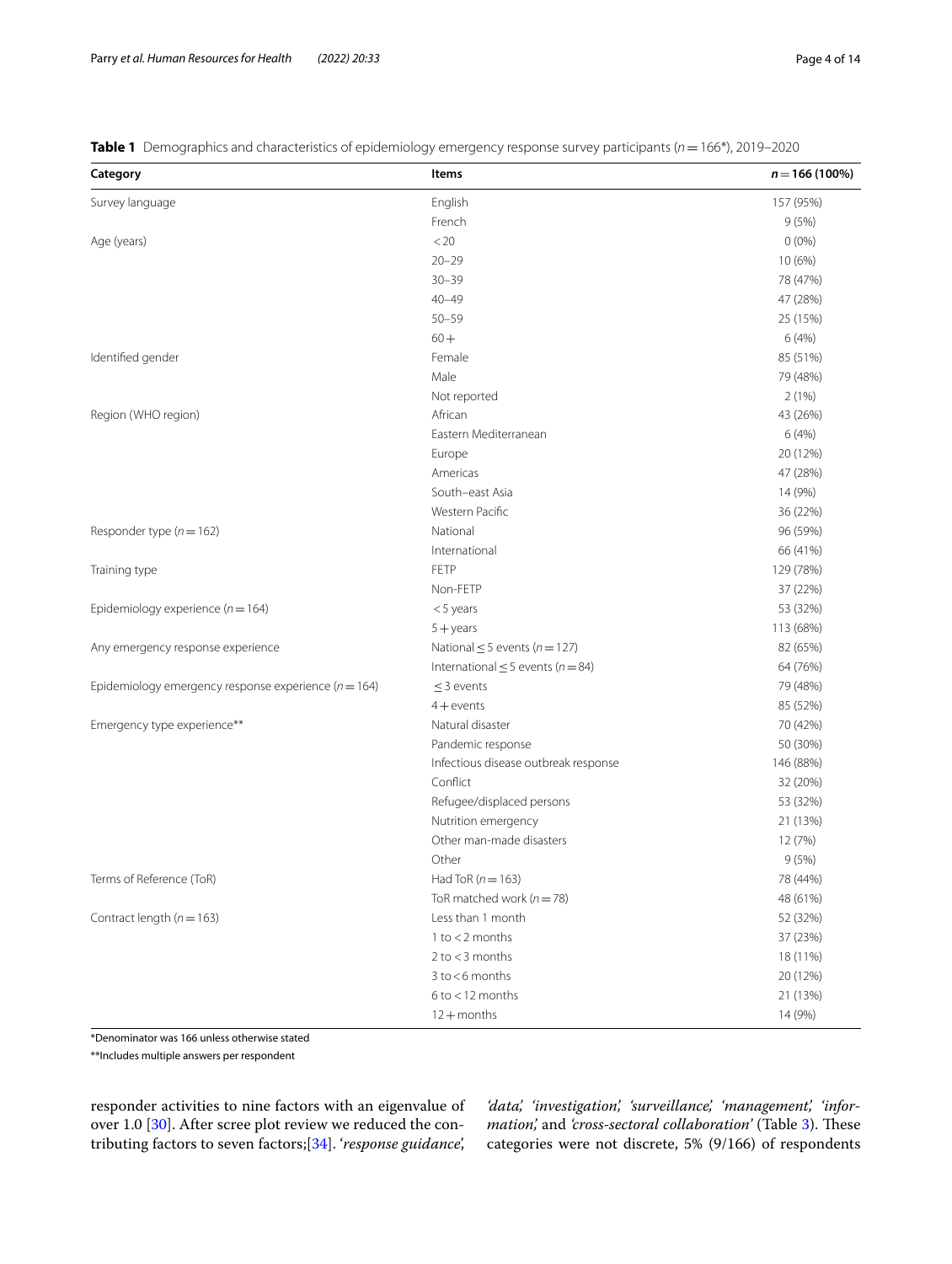<span id="page-4-0"></span>

|  |  |  |  | Table 2 Frequency of reported challenge groupings by epidemiology emergency response survey participants (n = 166), 2019-2020 |
|--|--|--|--|-------------------------------------------------------------------------------------------------------------------------------|
|--|--|--|--|-------------------------------------------------------------------------------------------------------------------------------|

| Grouping                                                    |          |     |      | $n = 166$ (%) Eigen value Cronbach $\alpha$ Itemised challenge                              | Factor loading $n = 166$ (%) |          | Responder Item-total<br>type $*(p)$ | correlation |
|-------------------------------------------------------------|----------|-----|------|---------------------------------------------------------------------------------------------|------------------------------|----------|-------------------------------------|-------------|
| 1.Communication<br>$(n=7$ challenges)                       | 76 (46%) | 3.9 | 0.74 | 'Nobody told me what<br>had already been done'                                              | 0.70                         | 27 (16%) | 0.09                                | 0.68        |
|                                                             |          |     |      | 'The team leader did<br>not know how to use<br>me/my skills'                                | 0.68                         | 30 (18%) | 0.049                               | 0.65        |
|                                                             |          |     |      | 'I did not understand<br>my role'                                                           | 0.66                         | 19 (11%) | 0.26                                | 0.70        |
|                                                             |          |     |      | 'The priorities of the<br>response were not<br>communicated to me'                          | 0.63                         | 22 (13%) | 0.06                                | 0.69        |
|                                                             |          |     |      | 'Nobody told me what<br>to do'                                                              | 0.61                         | 22 (13%) | 0.34                                | 0.68        |
|                                                             |          |     |      | 'There were too many<br>other epidemiologists'                                              | 0.51                         | 12 (7%)  | 0.50                                | 0.50        |
|                                                             |          |     |      | 'My deployment<br>period was too short<br>to be effective'                                  | 0.36                         | 32 (19%) | 0.69                                | 0.48        |
| 2.Culture and relation-<br>ships ( $n = 4$ challenges)      | 19 (11%) | 2.1 | 0.66 | 'There was nobody<br>I could ask cultural<br>questions to'                                  | 0.82                         | 2(1%)    | 0.09                                | 0.84        |
|                                                             |          |     |      | 'I felt it was difficult to<br>develop relationships<br>with international col-<br>leagues' | 0.74                         | 6 (4%)   | 0.003                               | 0.69        |
|                                                             |          |     |      | 'I did not understand<br>the culture'                                                       | 0.60                         | 9(5%)    | 0.10                                | 0.84        |
|                                                             |          |     |      | 'I felt it was difficult to<br>develop relationships<br>with local colleagues'              | 0.60                         | 10(6%)   | 0.54                                | 0.70        |
| 3. Technical skills ( $n = 3$<br>challenges)                | 24 (14%) | 1.6 | 0.67 | 'I did not have the right 0.75<br>technical skills needed<br>in the field'                  |                              | 12 (7%)  | 0.25                                | 0.81        |
|                                                             |          |     |      | 'I found it difficult to<br>apply my skills to the<br>required work'                        | 0.73                         | 11(7%)   | 0.74                                | 0.78        |
|                                                             |          |     |      | 'I did not have the right 0.63<br>software skills'                                          |                              | 15 (9%)  | 0.09                                | 0.74        |
| 4. Political dynamics<br>and security<br>$(n=3$ challenges) | 88 (53%) | 1.4 | 0.52 | 'Political dynamics<br>were challenging to<br>understand and work<br>within'                | 0.73                         | 58 (35%) | 0.03                                | 0.71        |
|                                                             |          |     |      | 'Security issues<br>affected my capacity<br>to work'                                        | 0.64                         | 36 (22%) | 0.04                                | 0.71        |
|                                                             |          |     |      | 'Collaborating with<br>other partners outside<br>my agency was dif-<br>ficult'              | 0.53                         | 45 (27%) | 0.552                               | 0.72        |
| 5. Language<br>$(n=1$ challenge)                            | 20 (12%) |     |      | 'My language skills<br>were insufficient to<br>need'                                        | 0.39                         | 20 (12%) | 0.001                               |             |

\*Responder type (international or national responder)

reported activities in a single category: 17% (29/166) reported activities across all seven categories (Table [3](#page-5-0)).

The Cronbach alpha for each of these scales except for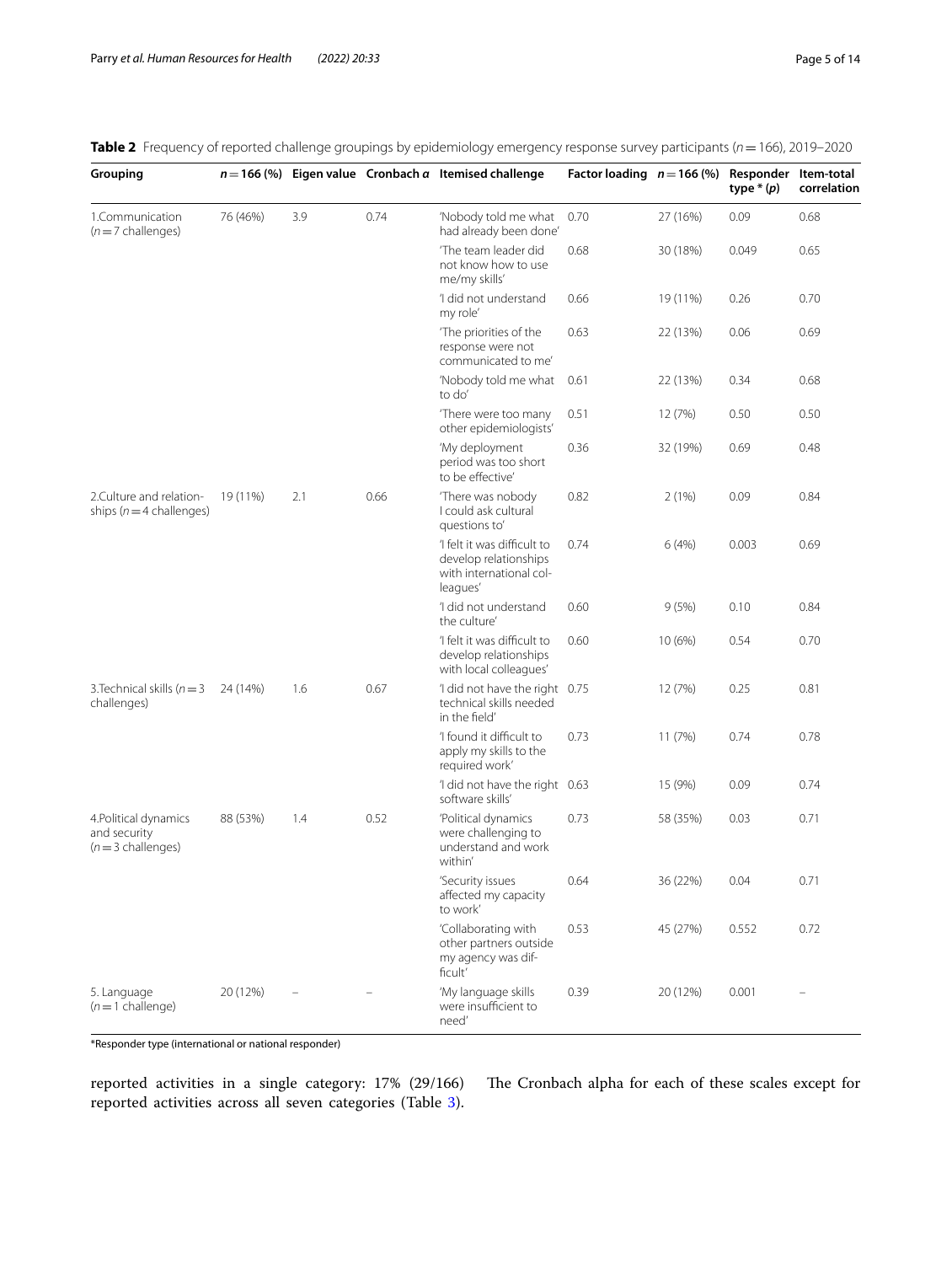| <b>Factor grouping</b>                             | Factor<br>grouping<br>$n = 166 (%)$ |     | Eigen value Cronbach a Responder Itemised | type <sup>**</sup> $(p)$ | activities                                 | <b>Activities</b><br>reported<br>$n = 166\frac{6}{6}$ | <b>Factor loading</b> | Item-total<br>correlation |
|----------------------------------------------------|-------------------------------------|-----|-------------------------------------------|--------------------------|--------------------------------------------|-------------------------------------------------------|-----------------------|---------------------------|
| Response guidance 141 (85%)<br>$(n=11$ activities) |                                     | 9.9 | 0.84                                      | 0.15                     | Response activity<br>planning              | 52 (31%)                                              | 0.72                  | 0.74                      |
|                                                    |                                     |     |                                           |                          | Sharing informa-<br>tion                   | 87 (52%)                                              | 0.71                  | 0.71                      |
|                                                    |                                     |     |                                           |                          | Activity prioritisa-<br>tion               | 47(28%)                                               | 0.68                  | 0.74                      |
|                                                    |                                     |     |                                           |                          | Communicating<br>findings                  | 86 (52%)                                              | 0.61                  | 0.67                      |
|                                                    |                                     |     |                                           |                          | Response evalu-<br>ation                   | 43 (26%)                                              | 0.60                  | 0.73                      |
|                                                    |                                     |     |                                           |                          | Mentoring                                  | 52 (31%)                                              | 0.57                  | 0.55                      |
|                                                    |                                     |     |                                           |                          | Report writing                             | 100 (60%)                                             | 0.52                  | 0.64                      |
|                                                    |                                     |     |                                           |                          | Needs assessment                           | 45 (27%)                                              | 0.47                  | 0.56                      |
|                                                    |                                     |     |                                           |                          | Risk assessment                            | 57 (34%)                                              | 0.45                  | 0.55                      |
|                                                    |                                     |     |                                           |                          | Research                                   | 42 (31%)                                              | 0.41                  | 0.50                      |
|                                                    |                                     |     |                                           |                          | Mapping                                    | 41 (25%)                                              | 0.41                  | 0.49                      |
| Management<br>$(n=5$ activities)                   | 107 (65%)                           | 1.6 | 0.69                                      | 0.14                     | Team manager/<br>supervisor                | 50 (30%)                                              | 0.79                  | 0.73                      |
|                                                    |                                     |     |                                           |                          | Field coordinator                          | 50 (30%)                                              | 0.75                  | 0.74                      |
|                                                    |                                     |     |                                           |                          | Epidemiology<br>team lead                  | 62 (37%)                                              | 0.46                  | 0.60                      |
|                                                    |                                     |     |                                           |                          | Managing control<br>measures               | 36 (22%)                                              | 0.44                  | 0.70                      |
|                                                    |                                     |     |                                           |                          | Non-epidemiology<br>work                   | 47 (28%)                                              | 0.38                  | 0.59                      |
| Cross-sectoral                                     | 56 (34%)                            | 1.2 | 0.58                                      | 0.004                    | Source trace-back                          | 20 (12%)                                              | 0.67                  | $\overline{\phantom{m}}$  |
| collaboration ( $n = 2$<br>activities)             |                                     |     |                                           |                          | Collaborating with<br>other sectors        | 52 (31%)                                              | 0.63                  | $\overline{\phantom{0}}$  |
| Data ( $n = 4$ activi-                             | 119 (72%)                           |     | 0.89                                      |                          | Data cleaning                              | 79 (48%)                                              | 0.84                  | 0.92                      |
| ties)                                              |                                     |     |                                           |                          | Data management                            | 83 (50%)                                              | 0.83                  | 0.88                      |
|                                                    |                                     |     |                                           |                          | Data analysis                              | 100 (60%)                                             | 0.78                  | 0.87                      |
|                                                    |                                     |     |                                           |                          | Data entry                                 | 68 (41%)                                              | 0.77                  | 0.81                      |
| Investigation ( $n = 6$ 113 (68%)                  |                                     | 2.2 | 0.85                                      | 0.005                    | Active case finding                        | 61 (37%)                                              | 0.81                  | 0.81                      |
| activities)                                        |                                     |     |                                           |                          | Contact tracing                            | 46 (28%)                                              | 0.78                  | 0.75                      |
|                                                    |                                     |     |                                           |                          | Interviews                                 | 62 (37%)                                              | 0.76                  | 0.81                      |
|                                                    |                                     |     |                                           |                          | Case investigation                         | 72 (43%)                                              | 0.74                  | 0.78                      |
|                                                    |                                     |     |                                           |                          | Line listing                               | 60 (36%)                                              | 0.63                  | 0.76                      |
|                                                    |                                     |     |                                           |                          | Data collection                            | 82 (49%)                                              | 0.46                  | 0.65                      |
| Surveillance ( $n = 5$<br>activities)              | 118 (71%)                           | 2.0 | 0.81                                      | 0.82                     | Surveillance<br>analysis                   | 84 (51%)                                              | 0.79                  | 0.82                      |
|                                                    |                                     |     |                                           |                          | Surveillance moni-<br>toring               | 82 (49%)                                              | 0.74                  | 0.73                      |
|                                                    |                                     |     |                                           |                          | Surveillance evalu-<br>ation               | 54 (33%)                                              | 0.67                  | 0.74                      |
|                                                    |                                     |     |                                           |                          | Surveillance set up                        | 65 (39%)                                              | 0.53                  | 0.75                      |
|                                                    |                                     |     |                                           |                          | Development of<br>data collection<br>tools | 80 (48%)                                              | 0.48                  | 0.74                      |

<span id="page-5-0"></span>**Table 3** Frequency of reported role groupings by epidemiology emergency response survey participants (*n*=166)\*, 2019–2020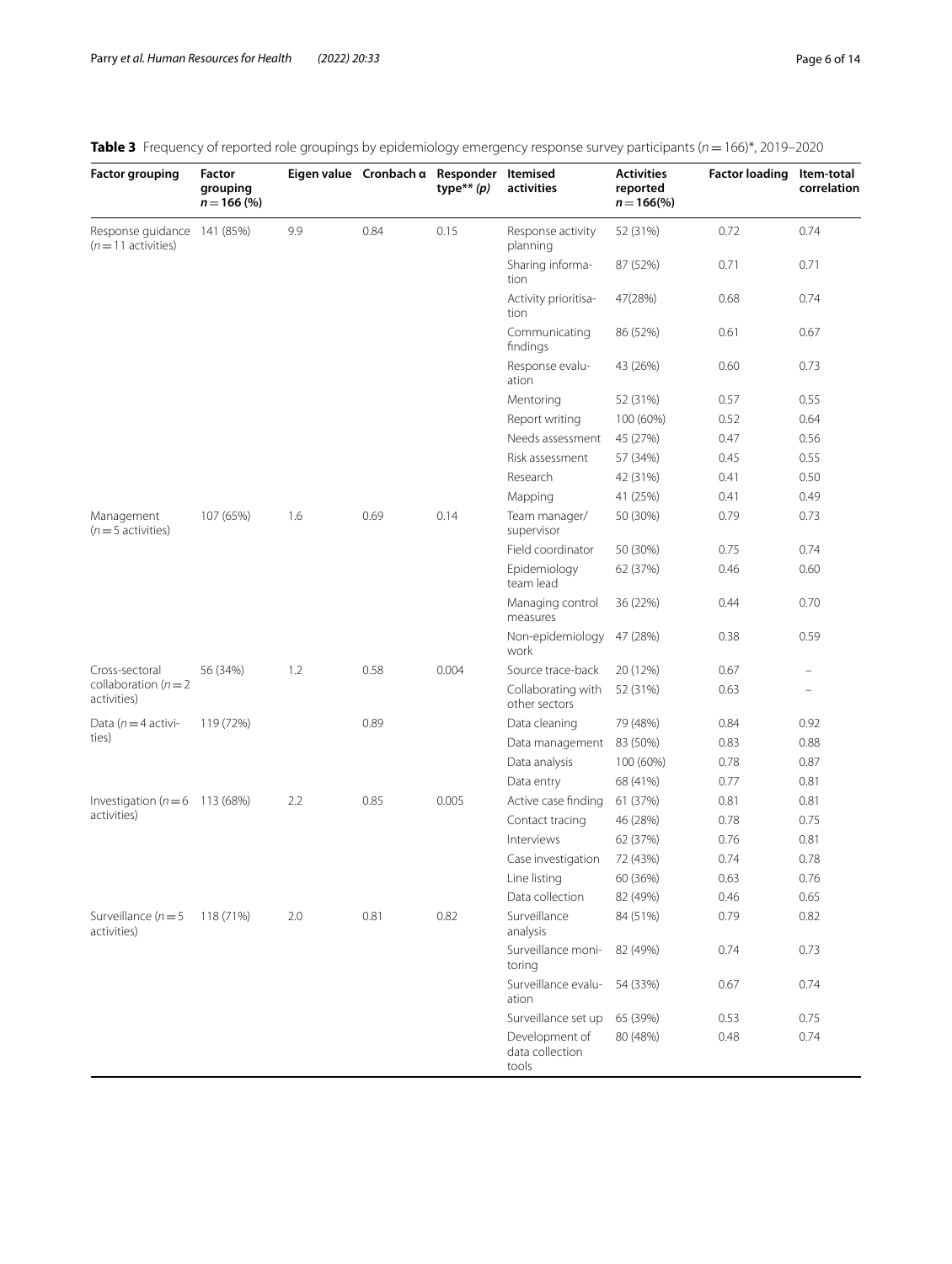#### **Table 3** (continued)

| <b>Factor grouping</b>             | Factor<br>grouping<br>$n = 166 (%)$ |     | Eigen value Cronbach a | Responder<br>type <sup>**</sup> $(p)$ | Itemised<br>activities                                                                                                                                                               | <b>Activities</b><br>reported<br>$n = 166\%$ | <b>Factor loading</b> | Item-total<br>correlation |
|------------------------------------|-------------------------------------|-----|------------------------|---------------------------------------|--------------------------------------------------------------------------------------------------------------------------------------------------------------------------------------|----------------------------------------------|-----------------------|---------------------------|
| Information $(n=4)$<br>activities) | 112 (67%)                           | 1.4 | 0.38                   | 0.23                                  | Transmission<br>analysis                                                                                                                                                             | 19 (11%)                                     | 0.63                  | 0.56                      |
|                                    |                                     |     |                        |                                       | Response monitor-<br>ing                                                                                                                                                             | 53 (32%)                                     | 0.50                  | 0.67                      |
|                                    |                                     |     |                        |                                       | Community con-<br>sultation                                                                                                                                                          | 29 (17%)                                     | $-0.41$               | 0.58                      |
|                                    |                                     |     |                        |                                       | Survey                                                                                                                                                                               | 30 (18%)                                     | $-0.54$               | 0.54                      |
| Other (specified)                  | $\overline{\phantom{m}}$            |     |                        |                                       | Communications,<br>coordination, infec-<br>tion prevention &<br>control, collection<br>& testing of speci-<br>mens, reviewing of<br>literature, treating<br>cases, vector<br>control | $\overline{\phantom{m}}$                     | $\equiv$              | $\equiv$                  |

\* Includes multiple answers per respondent

\*\*Responder type (international or national responder)

the role of '*information' and 'cross sectoral collaboration'* were at least moderately reliable  $(>0.6)$  (Table [3](#page-5-0)).

# **Communication**

Respondents highlighted the importance of good communication skills necessary for implementing interventions, community engagement, as well as for team functioning: *"communication skills are key to successful public health interventions during a response. Tis goes for the community engagement side, but also within the team."*

Respondents highlighted knowledge sharing as a challenge; commonly reporting a lack of recording of previous activities conducted by past deployees and poor handover. *"Not enough existing handovers (in a written format, efficiently written, not just hidden in the mission report of another team member) led to less efficiency in the team.*" One respondent claimed, "existing staff acted as *gatekeepers of knowledge, rather than centrally accessible information."*

Almost 1:5 (32/166) of respondents reported that their deployment was too short for efective response (Table  $2$ ). The most common reported contract length was less than 1 month (32%, 52/163), with 55% (89/163) under 2 months (Table [1](#page-3-0)). One respondent reported, *"you barely fgure out what you are doing before you go home",* and another stated that *"it took time to develop relationships with colleagues until they were willing to allow me to have access to support the data management side of the work.*" The staff turnover also made it *"difficult to*  *know 'who-was-who' both among international and local teams".*

# **Responder role**

Understanding the role of the epidemiology emergency responder was a common challenge identifed. Eighteen percent of participants reported that '*The team leader did not know how to use me/my skills'* (30/166), with signifcant diference noted between international and national responders (Table [2\)](#page-4-0). The challenge of the team leader not knowing how to use the respondent was signifcantly diferent between respondents who had participated in three or fewer responses (20%, 20/79) compared to those who reported four or more  $(12\%, 10/85)$  ( $p = 0.02$ ).

Individual misunderstanding of role was claimed to be from to a lack of clarity in job descriptions, less than 50% (78/162) of respondents reported they had Terms of Reference (ToR) for the last response they had undertaken (Table [2\)](#page-4-0). Of respondents with a ToR, 61% (48/78) of them stated they had a clear job description that matched the actual work they conducted (Table [1\)](#page-3-0). "*My ToR were vague and misleading.*" The lack of role clarity was commonly identifed as a team or organisational issue, *"the organisation I went out with was unsure what role they wanted to take within the larger epidemiological activities and as such my responsibilities were very unclear."*

Respondents reported a common misunderstanding about the role diference between epidemiologists and medical professionals, with epidemiological work given to medical doctors. One respondent reported, *"medical staf don't understand the role of the epidemiologist and*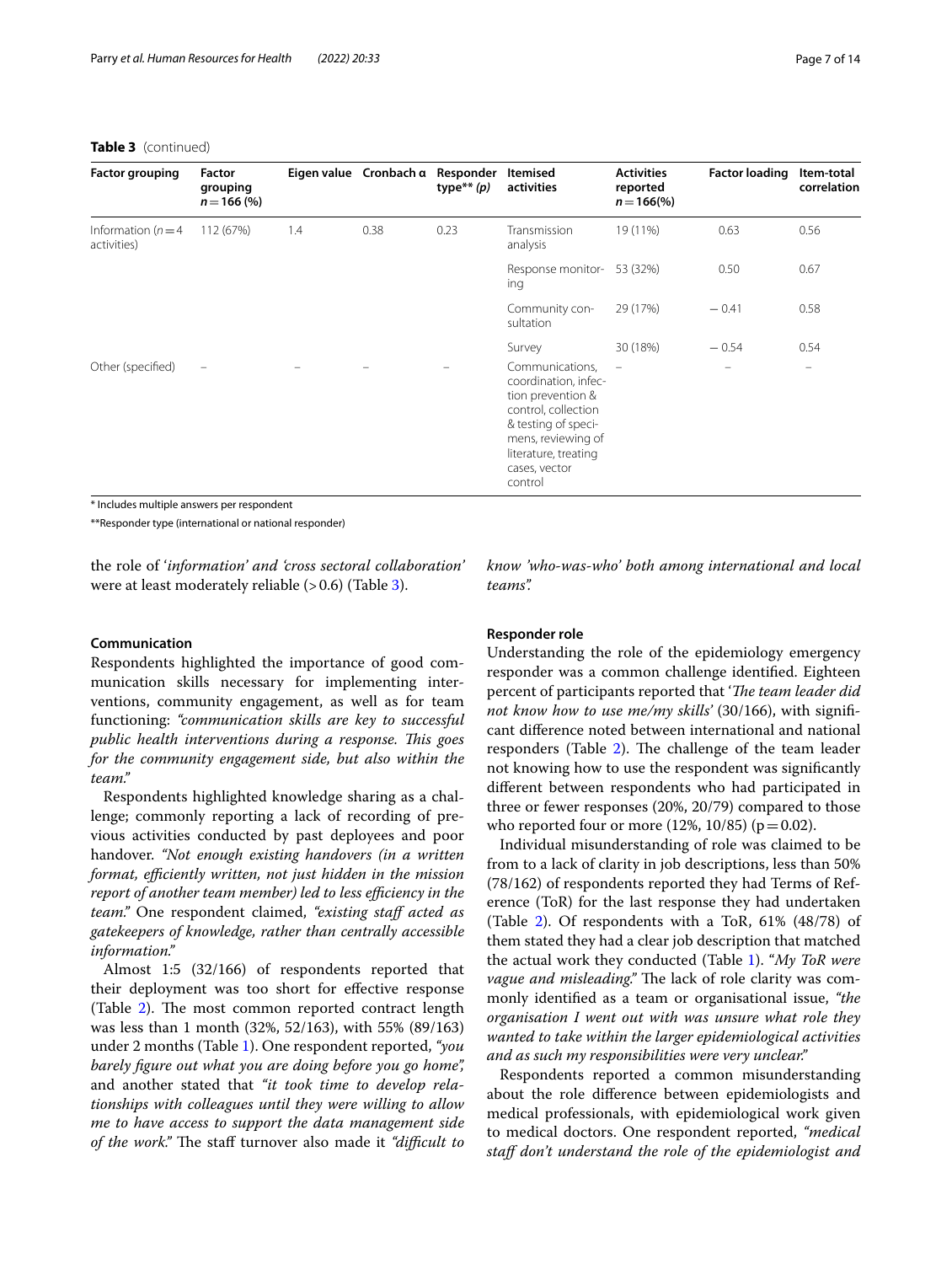*sometimes attempt to do the work of the epidemiologist, which can lead to some really bad/messy data."* In times where epidemiologists conducted epidemiological work, there was a lack of understanding by the team leaders on why the work (such as surveillance system development) was important, *"[there were]. Leaders with no public health or epi[demiology]. background and [they]. could not appreciate the importance of setting up surveillance."*

A signifcant diference was detected between responder types and those working in a '*cross-sectoral collaboration'* role ( $p = 0.004$ ), with 23% ( $n = 15/66$ ) international responders reporting this role compared to 43%  $(n=41/96)$  of national responders (Table [3\)](#page-5-0).

#### **Culture and relationships**

Few respondents identifed items regarding *'culture and relationship'* as a challenge (Table [2](#page-4-0)), and frequently selfrated their cross-cultural skills as strong (Fig. [1](#page-7-0)). Contrary to these results, free text comments frequently discussed challenges in relationship formation, communication, and cross-cultural challenges.

Survey participants acknowledged the importance of understanding culture to enable efective investigation and control measure design. *"My background is anthropology and I think it really helps when it comes to creating socially acceptable and impactful public health interventions".* Some recommended cultural competence be included in briefngs prior to deployment, while others

*"It is easier to respond to health emergencies in your country of origin than in another country (can speak the language, familiarity with cultural, political issues). International response demands more personal skills (cultural sensitivity) and need for institutional support from WHO or sending agency along with clear ToR and command structure."*

# **Technical skills**

Participants reported few challenges regarding their technical skills (Table [2](#page-4-0), Fig. [1](#page-7-0)); however, they recognised that technical knowledge alone was not enough to be efective during a response, *"it's not just a matter of subject matter experts having the academic knowledge. They must have the additional skills to be productive and not a burden in an emergency."*

# **Political dynamics and security**

The three individual challenges grouped in 'politi*cal dynamics and security'* were the most listed challenges identifed in the survey (Table [2](#page-4-0)). Navigating and

<span id="page-7-0"></span>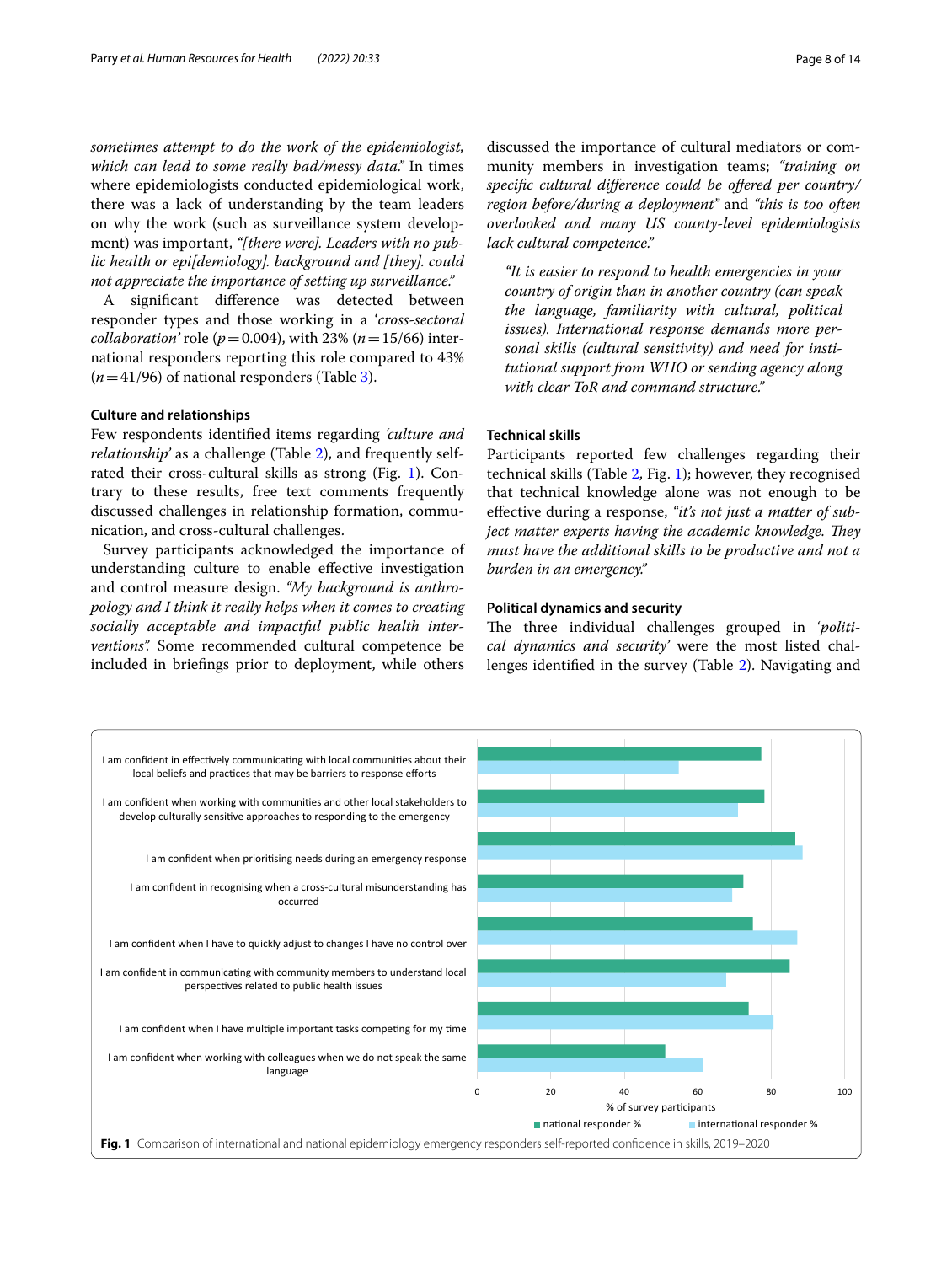understanding the political landscape was identifed by 35% (58/166) of respondents, followed by the challenge of collaborating with external partners 27% (45/166), and 22% (32/166) identifed security issues afected their capacity to work.. *"You learn very quickly that interagency coordination with courteous communications is the key to success".* International responders reported challenges with understanding the political environment of emergency response (46%, 30/66), more than national responders (29%, 28/96) (*p*=0.03) (Table [2](#page-4-0)).

Political issues identifed from participant responses included: understanding the reasons behindisions, power struggles, corruption, and politics within and between teams. Respondents reported difficulties collaborating within and between teams across the response, with trust identifed as a key issue.

Fifty-nine percent (63/107) of those who reported undertaking management roles identifed *'political dynamics'* as a challenge compared to 42% (*n*=25/59) of non-management roles  $(p=0.04)$ . There was also a statistically signifcant diference between reporting '*political dynamics'* as a challenge and those who worked on '*cross-sectoral collaboration'* (*p*=0.006). Sixty-eight percent (*n*=38/56) of those who reported a cross-sectoral collaboration role identifed political dynamics as a challenge compared to 45% (*n*=50/110) of those who did not (Table [3](#page-5-0)).

#### **Language**

When assessing self-confdence in skills, respondents reported the least confdence when working across languages (59%, 83/140 confdent in this skill) (Fig. [1\)](#page-7-0). When comparing insufficient language ability to responder type, we found a statistical difference  $(p=0.001)$  with 23% (15/66) of international responders stating their language skills were insufficient to need compared to 5% (5/96) of national responders (Table [2](#page-4-0)). Respondents reported that there was a need for interpreters when working across languages and that responders who spoke the local language should be prioritised.

#### **Other challenges**

Field experience was a common issue discussed by respondents. Respondents described a lack of support for new or inexperienced responders as well as the lack of emergency response entry-level positions. *"Most emergency deployments require you to be able to function autonomously as an 'expert' epidemiologist, which is diffcult for someone starting their career".* Others reported that emergency response was not an appropriate place to train professionals. *"Emergencies in remote locations or small countries often are not the right environment for support or professional development."*

Respondents were concerned that post response evaluations were not occurring and that this limited the continuous improvement of responses. *"Post response*  evaluation is seldom conducted. The idea like AAR *[after action review]. would be a good tool to regularly fnd out immediate issues and solve it to get prepared for the next event".*

Additional challenges identifed related to logistics and administration, such as access to funding, cars, accommodation, internet, phone, and food. *"Epidemiologists need to have some training related to resource management and basic understanding of fnance and budgeting and costing of activities and plans",* and *"plain old admin [administration]. support is necessary but not always provided."*

# **Support**

Reporting on their most recent emergency response, 67% (103/153) of respondents stated they needed support to do their job well, 41% (64/156) reported they needed technical epidemiological support and 46% (72/156) non-technical support. Respondents commented on a need for the development of a pool of resources for use during emergency response and a contact list of experts available to answer questions.

Of those who stated they needed support, 77%  $(77/103)$  reported they had received support. There was no statistical diference between identifed gender on whether there was a need for support during the response; however, there was a diference between support received and gender  $(p=0.004)$ , with more males reporting receiving support than females. There was a statistically signifcant diference in need of nontechnical support between genders ( $p=0.02$ ) with 35% (30/85) of females reporting a need for non-technical support compared to 53% (42/79) of males.

In addition, we identifed a statistically signifcant difference between national and international responders and reported support received, 81% (52/64) and 64% (25/39), respectively ( $p = 0.03$ ).

#### **Discussion**

The COVID-19 pandemic has exacerbated and bought to the fore the critical nature of a skilled, experienced, and well-trained public health workforce. Data for this study were collected prior to the COVID-19 pandemic, however, are more poignant now than ever. Our research key fndings can be consolidated into three principal themes: leadership, politics, and communication.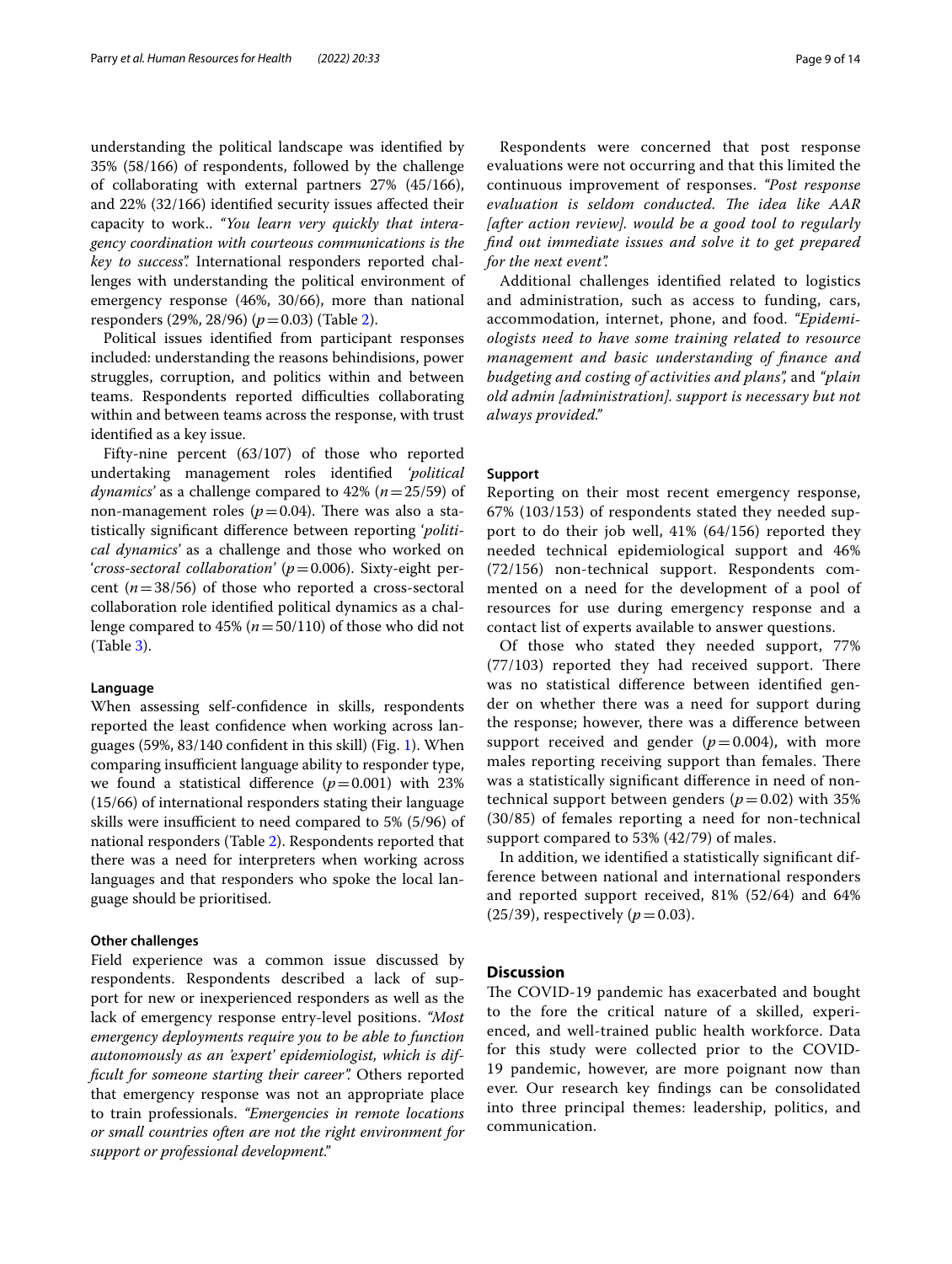#### <span id="page-9-0"></span>**Leadership**

# *Epidemiology workforce role*

The need for local solutions to local problems is increasingly highlighted in the literature [[3,](#page-11-1) [35–](#page-12-15)[38](#page-12-16)]. Our survey found that international responders reported more challenges than national responders in navigating the political environment, collaboration, security, and language. We must begin to think wider than individual roles and reconsider the broader use and role of both local and international responders during emergency response and how they can more efectively interact.

Many of the challenges identifed in our study stem from the structure of emergency response. Short deployments of international responders with limited experience and little or no knowledge of the local language, culture, or politics, hampers efectiveness. Our fndings showed that national responders have ancillary strengths, such as a better understanding of the political environment, language, and culture, which may better support the identifcation of local needs and priorities [\[39](#page-12-17)[–43\]](#page-12-18).

The Global Preparedness Monitoring Board 2019 report indicated that emergency response systems need to better engage in community engagement during preparedness as well as response [\[7](#page-11-11)]. Local actors need to be at the centre of every response to ensure understanding of local context, history, cultural challenges [\[35,](#page-12-15) [37](#page-12-19)]. Increasingly, communities are demanding a leadership role within emergency response,[\[36](#page-12-20)]. and countries are enforcing restrictions on international workers to ensure country coordination and management [[44\]](#page-12-21). It has been noted that although international responders deploy with good intentions, they can obstruct the work on the ground [[44\]](#page-12-21).

Just as the need for a rebalancing of power within the humanitarian aid sector between the Global North and South has been identifed,[[35\]](#page-12-15). discussions also need to be had within the public health emergency response sector. The inequity of response between the Global South and Global North during the COVID-19 response further accentuates why a review of emergency response framework is needed [[45\]](#page-12-22). International emergency response stakeholders need to begin a global discussion ensuring adequate structures and frameworks for emergency response, and challenge the role of international responders to ensure leadership is centred at the local level to help address the complex challenges [[3,](#page-11-1) [8](#page-11-4)]. Emergency workforce response needs to move towards a national structure, where international responders follow the lead of the national public health leadership and responders, and provide technical assistance to fll gaps and enhance capacity [[3](#page-11-1), [35,](#page-12-15) [39](#page-12-17), [46\]](#page-12-23).

This research identified the major role categories associated with the epidemiologist in emergency response. There is an urgent need to clarify epidemiological roles in the public health workforce in health systems internationally, not just during emergency responses. This study has identifed that more work is needed to defne roles by response type as well as to understand the minimum skills and experience needed to competently conduct each role, which in turn would inform the future feld epidemiology and public health emergency response training.

Many of the challenges identifed in this study are compounded by limited clarifcation or understanding of responder roles. Formalisation of required capacities and role of the medical and nursing professions during emergency response has been conducted; however, this has not yet been done for the epidemiology workforce [[17\]](#page-11-9). Addressing clarity of roles for feld epidemiologists will support efective recruitment, once required skills and experience are further refined. This would also lead to responders being more prepared for deployment and, therefore, increasing their efectiveness [[18\]](#page-12-0).

There is a need to sensitise management and the broader emergency response community on the role of the epidemiology workforce so the skills they bring to a response are better understood and productively applied. Training of Public Health leaders and managers has begun in many countries, to broaden the understanding amongst leaders and managers of the value of the epidemiology workforce. We recommend this sensitisation of leaders be conducted within emergency response teams and their collaborators.

#### **Support**

While short-term deployment of international responders with limited experience continues, response teams need support mechanisms that ensure the short deployments are efective. Identifcation of the national responder needs during response could support more efective targeted international deployments and remote support mechanisms.

Although this research identifed short international deployments as an issue afecting the efectiveness of response, it is important to note the prolonged response of COVID-19 has also raised issues of workforce exhaustion and burnout  $[47]$  $[47]$ . Workforce support and management is essential to protecting individuals from harm as well as ensuring an uninterrupted and efective response. In early 2021, the WHO Director-General stated that to strengthen health security, the global health emergency workforce needs investment and strengthening at all levels [[48](#page-12-25)]. Although all levels do need strengthening, the primary focus should be to ensure local workforce support during emergencies. When national systems are overwhelmed, international emergency response needs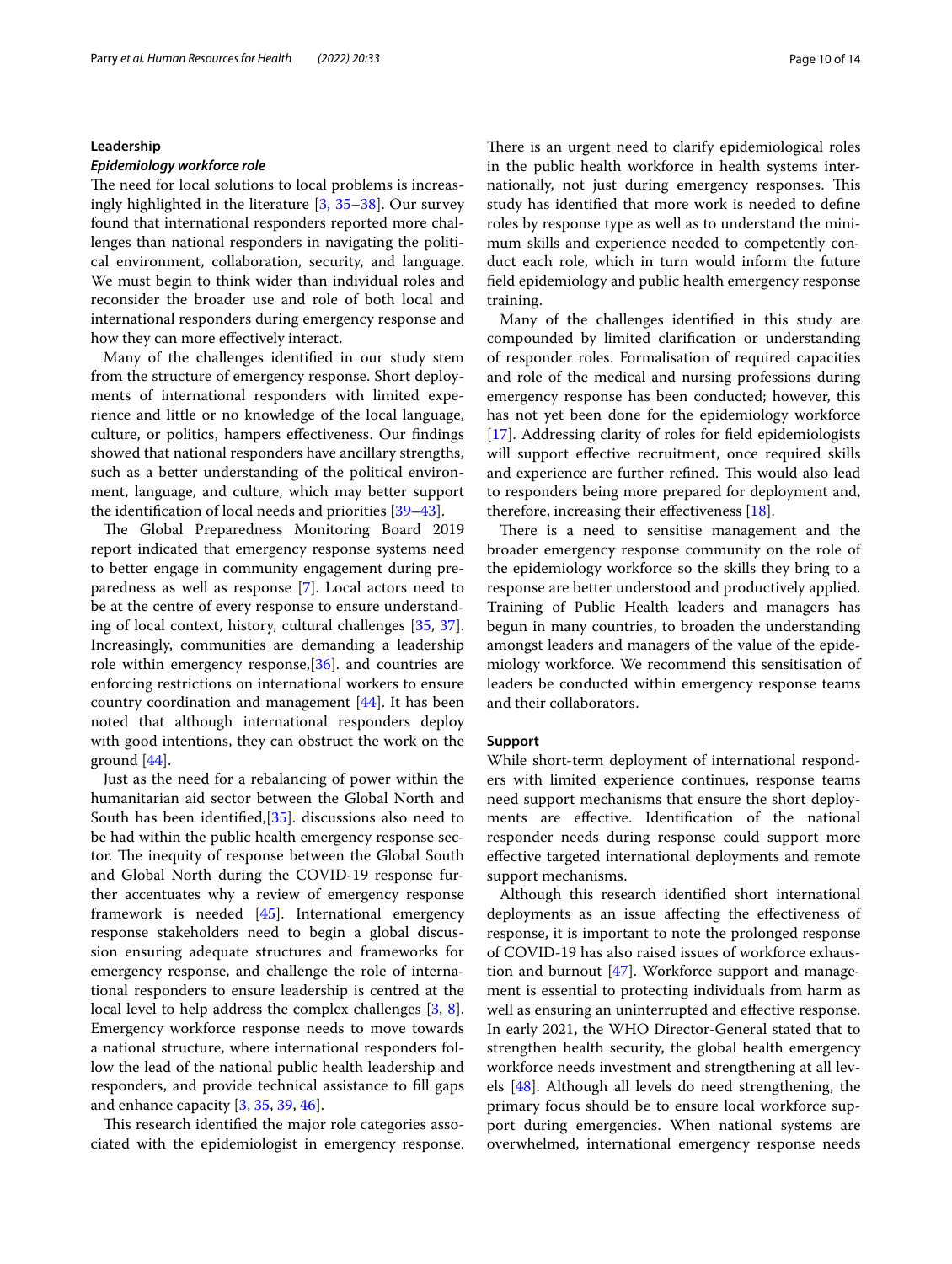to be appropriate to need, with a focus on strengthening and supporting the national responder. Longer term measures include addressing human resource issues and team structure to ensure collective competence during emergency responses  $[16]$  $[16]$ . This includes training and upskilling of the new and current workforce, accreditation of the epidemiology profession, clarifcation of roles, defning minimum skills and experience needed for roles, and providing a support system to assist responders while working on an emergency [[16\]](#page-11-8). Revision of the Incident Management System (IMS) approach to response with details on the epidemiological role during emergency response would support this strengthening.

Earlier research into the training gaps identifed key areas for workforce support programs such as FETPs to focus on strengthening local workforces [\[2](#page-11-10)]. Other workforce support research has identifed mentorship-type support helps to mitigate inexperience of the response workforce especially when navigating complex political environments [[49,](#page-12-26) [50](#page-12-27)].

# **Politics**

#### *Required skills*

The COVID-19 pandemic has clearly demonstrated that large public health events require responders with specialist skills and expertise to appropriately address the crisis. The pandemic response has also exposed the political nature of outbreaks and the critical role of politics in defning response direction andision-making. [\[3](#page-11-1), [19](#page-12-1), [20](#page-12-28)]. Public health specialists and epidemiologists are critical to inform evidence-basedision making; however, the Independent Panel report criticised political leadership that either failed to hear or act on this expertise to prevent SARS-CoV-2 transmission and guide control [\[19](#page-12-1)]. Our study has highlighted that epidemiology responders often do not understand the political dynamics of an outbreak, or find them difficult to navigate. Politics is a central component of outbreak management, and we need to better equip epidemiologists with political intelligence through future epidemiology training [[38,](#page-12-16) [49,](#page-12-26) [51](#page-12-29)].

# <span id="page-10-0"></span>*Gender*

Although our respondents were equally distributed across identifed gender, we identifed gender-based differences in who received needed support, with males receiving more support. In this increasingly femaledominated feld, we need to do better to support women, especially when they request support. These findings are congruent with research and reports identifying gender biases in [leadership](#page-9-0) and [gender](#page-10-0) representation in global health [[3,](#page-11-1) [8](#page-11-4), [52](#page-12-30)[–54](#page-12-31)].

# *Responder type*

When we compared the challenges and roles of national to international responders, we found that national responders were less likely to identify politics as a challenge and they were more likely to engage in cross-sectoral collaborative work. The importance of, and the need for, local based response is well documented in the literature [\[40,](#page-12-32) [55](#page-12-33)–[60\]](#page-12-34). Future outbreaks need to embrace this to ensure a cross-sectoral approach is taken to emergency response emergency, and collaboration rather than siloed work is essential.

# **Communication**

Our research shows a broad range of communication challenges. In a recent study of epidemiology training needs, communication skill development was identifed as in need of strengthening [[2\]](#page-11-10). To improve the efectiveness of the epidemiology workforce during emergency response, communication strategies need to be developed. The COVID-19 pandemic has emphasised the need for clear communication, and prompt sharing of resources, information and knowledge. [\[8](#page-11-4), [61](#page-12-35), [62](#page-12-36)]. Improving communication skills of the epidemiology workforce would also support use of evidence to inform the response [\[2\]](#page-11-10). Defning and communicating the role of the epidemiologist toision-makers and emergency responders would also help the broader response community to realise how the epidemiology workforce could be better integrated and utilised during a response [\[8](#page-11-4), [16\]](#page-11-8).

#### **Limitations**

Early consultations with emergency response organisations identifed the absence of comprehensive emergency response workforce databases. This meant it was not possible to conduct representative sampling of this population. Given this, care must be taken when applying lessons learnt from this paper to the broader applied epidemiology workforce. To lessen the impact of selection bias, we used multiple pathways to recruit participants. As this study included participants representing all WHO regions, we made the survey available in French and English to increase representation. There were varying timeframes between the most recent emergency response and the time of survey completion, potentially leading to diferent levels of recall. A time lag between responses and completion of the survey may have been advantageous as the individual had time to refect on their role and the challenges they experienced  $[63, 64]$  $[63, 64]$  $[63, 64]$  $[63, 64]$ . This survey was based on self-reporting of challenges as perceived by the individual and may not be representative of the applied epidemiology workforce. Finally, this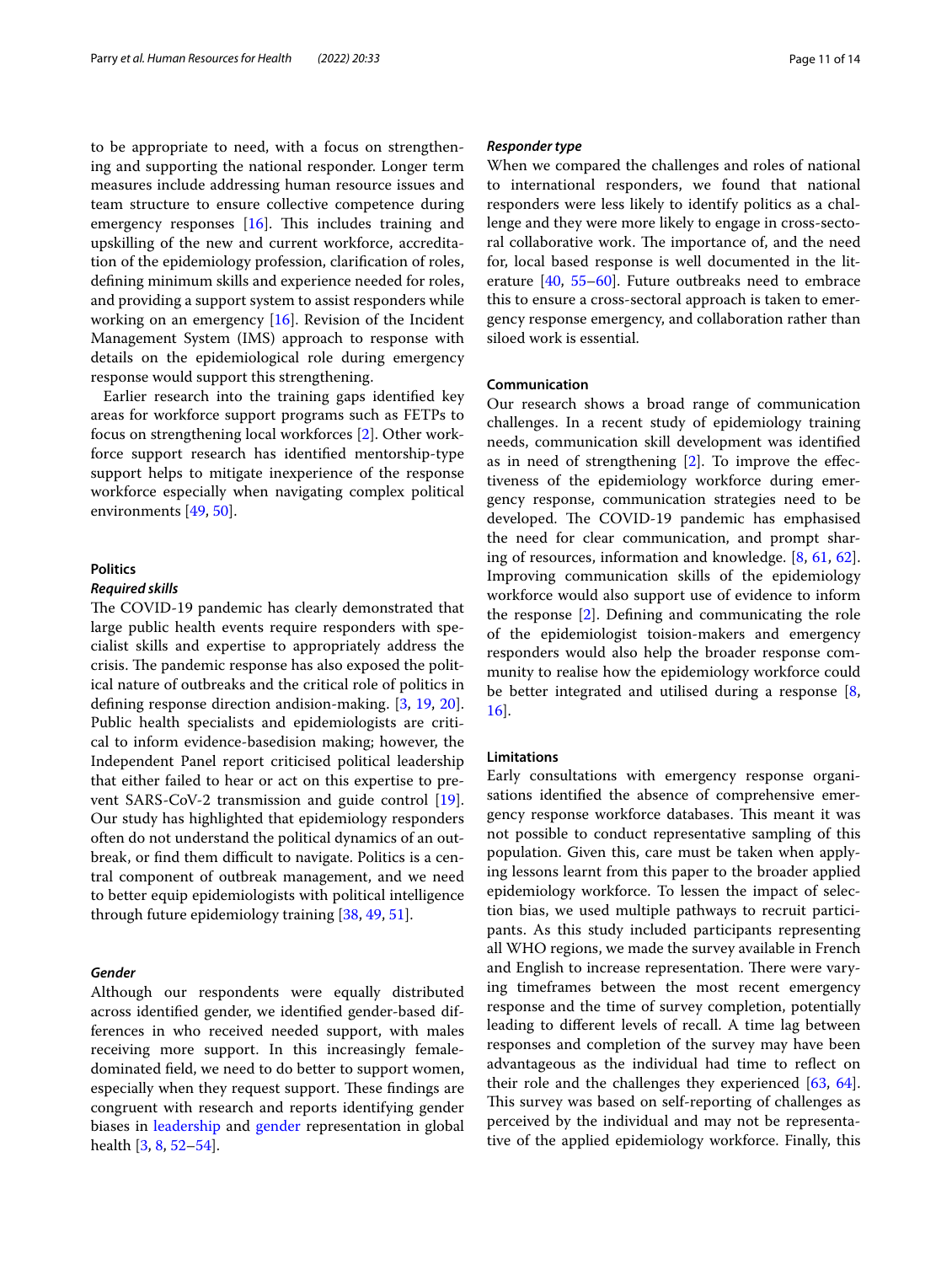survey was conducted prior to the COVID-19 pandemic and does not specifcally capture the current pandemic challenges.

# **Conclusions**

Leadership, politics, and communication skills need strengthening to ensure the public health workforce can efectively manage health security. Many of the challenges identifed in this research stem from the current structure of global emergency response. International emergency response stakeholders must begin a global conversation to reconsider the use and role of national and international responders during emergency response as the risk of another crisis similar or more severe than COVID-19 is plausible. The public health epidemiology workforce needs to be adequately and efectively prepared.

#### **Abbreviations**

AAR: After action review; COVID-19: Corona Virus Infectious Disease 2019; FETP: Field Epidemiology Training Programme; IHR: International Health Regulations; IMS: Incident Management System; JEE: Joint External Evaluation; REDCap: (Research Electronic Data Capture); TEPHINET: Training Programs in Epidemiology and Public Health Interventions Network; ToR: Terms of Reference; WHO: World Health Organization.

# **Acknowledgements**

Thank you to the participants of the survey for sharing your knowledge and experience. Thank you also to TEPHIconnect, FETP programme directors, and TEPHINET networks, for distributing the survey to members and for support with promotion. Thank you to Professor Alice Richardson and Associate Professor Dan Chateau for statistical advice.

#### **Author contributions**

AP wrote the manuscript and is leading the study; AP, TH, DD, MK supported study design development, AP,TH, DD, MK, SC supported data analysis interpretation and revised the manuscript critically. All authors agreed to be accountable for all aspects of the work. All authors read and approved the fnal manuscript.

#### **Funding**

This research received no specifc grant from any funding agency in the public, commercial or not-for-proft sectors. AP received Commonwealth and ANU science merit scholarships, along with funding from the Australian National Health Medical Research Council (NHMRC) Integrated Systems for Epidemic Response (APP1107393). MK was supported by an NHMRC Fellowship (APP1145997) and receives funding from the NHMRC for Integrated Systems for Epidemic Response. The funders did not have any role in the study design, data collection and analysis,ision to publish or preparation of the manuscript.

#### **Availability of data and materials**

All data relevant to this manuscript are included within the manuscript tables, figurers and/or reference links.

#### **Declarations**

#### **Ethics approval and consent to participate**

All activities were approved by the Science and Medical Delegated Ethics Review Committee at the Australian National University (protocol number 2019–068). All participants provided consent prior to accessing online survey.

#### **Consent for publication**

Not applicable.

## **Competing interests**

The authors are that they have no competing interests.

#### **Author details**

<sup>1</sup> National Centre for Epidemiology & Population Health (NCEPH), Acton, ACT , The Australian National University (ANU), Building 62 Mills Road, Canberra, Australia. <sup>2</sup> University of Newcastle, Newcastle, NSW, Australia.

#### Received: 7 January 2022 Accepted: 25 March 2022 Published online: 11 April 2022

#### **References**

- <span id="page-11-0"></span>1. Global strategy on human resources for health: Workforce 2030. [https://](https://www.who.int/publications-detail-redirect/9789241511131) [www.who.int/publications-detail-redirect/9789241511131](https://www.who.int/publications-detail-redirect/9789241511131)
- <span id="page-11-10"></span>2. Parry A, Kirk M, Durrheim D, Olowokure B, Colquhoun S, Housen T. Shaping applied epidemiology workforce training to strengthen emergency response: a global survey of applied epidemiologists, 2019–2020. Hum Resour Health. 2021;19(1):58.
- <span id="page-11-1"></span>3. Haldane V, Jung A-S, Foo CD, Bonk M, Jamieson M, Wu S, et al. Strengthening the basics: public health responses to prevent the next pandemic. BMJ. 2021;375:e067510.
- <span id="page-11-2"></span>4. WHO | International Health Regulations (2005). WHO. [http://www.who.](http://www.who.int/ihr/publications/9789241580496/en/) [int/ihr/publications/9789241580496/en/](http://www.who.int/ihr/publications/9789241580496/en/)
- <span id="page-11-3"></span>5. World Health Organization. Thematic Paper on the Status of Country Preparedness Capacities. 2019. [https://apps.who.int/gpmb/assets/thema](https://apps.who.int/gpmb/assets/thematic_papers/tr-2.pdf) [tic\\_papers/tr-2.pdf](https://apps.who.int/gpmb/assets/thematic_papers/tr-2.pdf)
- 6. Singh S, Bartos M, Abdalla S, Legido-Quigley H, Nordström A, Sirleaf EJ, et al. Resetting international systems for pandemic preparedness and response. BMJ. 2021;375:e067518.
- <span id="page-11-11"></span>7. Global Preparedness Monitoring Board. A world at risk: annual report on global preparedness for health emergencies. Geneva: World Health Organization; 2019. [https://apps.who.int/gpmb/assets/annual\\_report/](https://apps.who.int/gpmb/assets/annual_report/GPMB_annualreport_2019.pdf) [GPMB\\_annualreport\\_2019.pdf](https://apps.who.int/gpmb/assets/annual_report/GPMB_annualreport_2019.pdf)
- <span id="page-11-4"></span>8. Tan MMJ, Neill R, Haldane V, Jung A-S, Foo CD, Tan SM, et al. Assessing the role of qualitative factors in pandemic responses. BMJ. 2021;375:e067512.
- <span id="page-11-5"></span>WHO Regional Office for the Western Pacific. Asia Pacific strategy for emerging diseases and public health emergencies (APSED III): advancing implementation of the International Health Regulations (2005) : working together towards health security. Manila : WHO Regional Office for the Western Pacifc; 2017.<http://iris.wpro.who.int/handle/10665.1/13654>
- 10. O'Carroll PW, Kirk MD, Reddy C, Morgan OW, Baggett HC. The Global Field Epidemiology Roadmap: Enhancing Global Health Security by Accelerating the Development of Field Epidemiology Capacity Worldwide. Health Secur. 2021;19(3):349–51.
- 11. O'Carroll P, Kirk M, Baggett K, Herrera D. The Global Field Epidemiology Roadmap. 2018. [https://www.tephinet.org/sites/tephinet/fles/conte](https://www.tephinet.org/sites/tephinet/files/content/attachment/2018-11-26/The%20Global%20Field%20Epidemiology%20Roadmap_11.26.18.FINAL_.pdf) [nt/attachment/2018-11-26/The%20Global%20Field%20Epidemiology%](https://www.tephinet.org/sites/tephinet/files/content/attachment/2018-11-26/The%20Global%20Field%20Epidemiology%20Roadmap_11.26.18.FINAL_.pdf) [20Roadmap\\_11.26.18.FINAL\\_.pdf](https://www.tephinet.org/sites/tephinet/files/content/attachment/2018-11-26/The%20Global%20Field%20Epidemiology%20Roadmap_11.26.18.FINAL_.pdf)
- <span id="page-11-6"></span>12. Williams SG, Fontaine RE, Turcios Ruiz RM, Walke H, Ijaz K, Baggett HC. One Field Epidemiologist per 200,000 Population: Lessons Learned from Implementing a Global Public Health Workforce Target. Health Secur. 2020;18(S1):S113–8.
- <span id="page-11-7"></span>13. Blanchet K, Ramesh A, Frison S, Warren E, Hossain M, Smith J, et al. Evidence on public health interventions in humanitarian crises. Lancet. 2017;390(10109):2287–96.
- 14. Blanchet K, Roberts B. An evidence review of research on health interventions in humanitarian crises. London School of Hygiene and Tropical Medicine: Harvard School of Public Health, Overseas Development Institute; 2015.
- 15. Roy N, Thakkar P, Shah H. Developing-world disaster research: present evidence and future priorities. Disaster Med Public Health Prep. 2011;5(02):112–6.
- <span id="page-11-8"></span>16. Parry AE, Kirk MD, Durrheim DN, Olowokure B, Colquhoun S, Housen T. Emergency response and the need for collective competence in epidemiological teams. Bull World Health Organ. 2021;99(5):351–8.
- <span id="page-11-9"></span>17. Foreign Medical Team Working Group under the Global Health Cluster, Norton I, Schreeb J von, Aitken P, Herard P, Lajolo C. Classifcation and minimum standards for foreign medical teams in sudden onset disasters.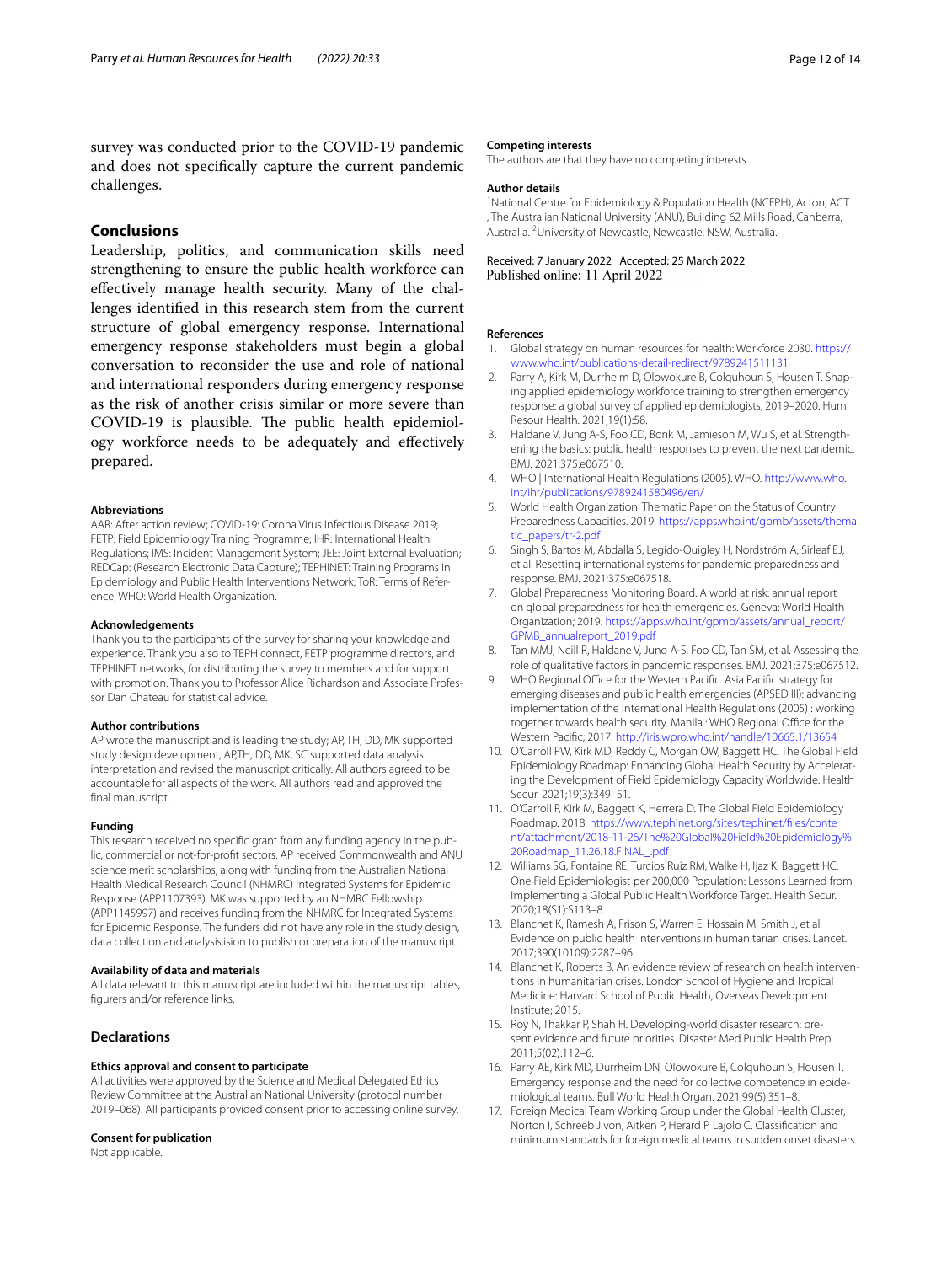World Health Organization. [http://www.who.int/hac/global\\_health\\_clust](http://www.who.int/hac/global_health_cluster/fmt_guidelines_september2013.pdf?ua=1) er/fmt\_quidelines\_september2013.pdf?ua=1

- <span id="page-12-0"></span>18. Hunt MR. Moral experience of Canadian healthcare professionals in humanitarian work. Prehospital Disaster Med. 2009;24(6):518–24.
- <span id="page-12-1"></span>19. Sirleaf EJ, Clark H. Report of the Independent Panel for Pandemic Preparedness and Response: making COVID-19 the last pandemic. Lancet. 2021. [https://www.thelancet.com/journals/lancet/article/PIIS0140-6736\(21\)](https://www.thelancet.com/journals/lancet/article/PIIS0140-6736(21)01095-3/abstract) [01095-3/abstract](https://www.thelancet.com/journals/lancet/article/PIIS0140-6736(21)01095-3/abstract)
- <span id="page-12-28"></span>20. The Independent Panel for Pandemic Preparedness and Response. COVID-19: make it the last pandemic. <https://theindependentpanel.org/>
- <span id="page-12-2"></span>21. Update from the Seventy-fourth World Health Assembly. 2021. [https://](https://www.who.int/news/item/28-05-2021-update-from-the-seventy-fourth-world-health-assembly-28-may-2021) [www.who.int/news/item/28-05-2021-update-from-the-seventy-fourth](https://www.who.int/news/item/28-05-2021-update-from-the-seventy-fourth-world-health-assembly-28-may-2021)[world-health-assembly-28-may-2021](https://www.who.int/news/item/28-05-2021-update-from-the-seventy-fourth-world-health-assembly-28-may-2021)
- <span id="page-12-3"></span>22. Dalton CB, Kirk MD, Durrheim DN. Using after-action reviews of outbreaks to enhance public health responses: lessons for COVID-19. Med J Aust. 2021. [https://www.mja.com.au/journal/2021/using-after-action-reviews](https://www.mja.com.au/journal/2021/using-after-action-reviews-outbreaks-enhance-public-health-responses-lessons-covid-19)[outbreaks-enhance-public-health-responses-lessons-covid-19](https://www.mja.com.au/journal/2021/using-after-action-reviews-outbreaks-enhance-public-health-responses-lessons-covid-19)
- <span id="page-12-4"></span>23. Parry AE, Kirk MD, Durrheim DN, Olowokure B, Housen T. Study protocol: building an evidence base for epidemiology emergency response, a mixed-methods study. BMJ Open. 2020;10(6):e037326.
- <span id="page-12-5"></span>24. Deborah K. Padget. SAGE Publications: Qualitative and Mixed Methods in Public Health; 2012.
- <span id="page-12-6"></span>25. Teddlie C, Yu F. Mixed Methods Sampling: A Typology With Examples. J Mix Methods Res. 2007;1(1):77–100.
- <span id="page-12-7"></span>26. Parry AE, Kirk MD, Colquhoun SM, Housen T. Enhancing the efectiveness of the epidemiology workforce responding to Covid-19. BMJ. 2020;368:m1075.
- <span id="page-12-8"></span>27. Liamputtong P. Qualitative Research Methods. South Melbourne: Oxford University Press; 2009.
- <span id="page-12-9"></span>28. Braun V, Clarke V. Using thematic analysis in psychology. Qual Res Psychol. 2006;3(2):77–101.
- <span id="page-12-10"></span>29. WHO Regional Offices. [https://www.who.int/about/who-we-are/regio](https://www.who.int/about/who-we-are/regional-offices) nal-offices
- <span id="page-12-11"></span>30. Tabachnick B, Fidell L. Using Multivariate Statistics: Pearson New International Edition PDF EBook. Harlow, UNITED KINGDOM: Pearson Education, Limited; 2013. [http://ebookcentral.proquest.com/lib/anu/detail.action?](http://ebookcentral.proquest.com/lib/anu/detail.action?docID=5175291) docID=5175291
- <span id="page-12-12"></span>31. [Taber KS. The Use](http://ebookcentral.proquest.com/lib/anu/detail.action?docID=5175291) of Cronbach's Alpha When Developing and Reporting Research Instruments in Science Education. Res Sci Educ. 2018;48(6):1273–96.
- 32. Bland JM, Altman DG. Statistics notes: Cronbach's alpha. BMJ. 1997;314(7080):572.
- <span id="page-12-13"></span>33. Tavakol M, Dennick R. Making sense of Cronbach's alpha. Int J Med Educ. 2011;27(2):53–5.
- <span id="page-12-14"></span>34. Factor Analysis: A Short Introduction, Part 4-How many factors should I fnd?. The Analysis Factor. 2012. [https://www.theanalysisfactor.com/fac](https://www.theanalysisfactor.com/factor-analysis-how-many-factors/)[tor-analysis-how-many-factors/](https://www.theanalysisfactor.com/factor-analysis-how-many-factors/)
- <span id="page-12-15"></span>35. Decolonising Humanitarianism or Humanitarian Aid?. Speaking of Medicine and Health. 2021. [https://speakingofmedicine.plos.org/2021/07/13/](https://speakingofmedicine.plos.org/2021/07/13/decolonising-humanitarianism-or-humanitarian-aid/) [decolonising-humanitarianism-or-humanitarian-aid/](https://speakingofmedicine.plos.org/2021/07/13/decolonising-humanitarianism-or-humanitarian-aid/)
- <span id="page-12-20"></span>36. Alice C, Meg S. Coordinating a revolution: the critical role of response leadership in improving collective community engagement. United Kingdom: Humanitarian Practice Network and Overseas Development Institute; 2019 (Humanitarian Exchange). Report No.: 74. [https://odihpn.](https://odihpn.org/wp-content/uploads/2019/02/HE-74-web.pdf) [org/wp-content/uploads/2019/02/HE-74-web.pdf](https://odihpn.org/wp-content/uploads/2019/02/HE-74-web.pdf)
- <span id="page-12-19"></span>37. de Geofroy V, Grunewald F. More than the money: Localisation in Practice. Trocaire and Groupe URD; 201.: [https://charter4change.fles.wordp](https://charter4change.files.wordpress.com/2017/09/more-than-the-money-full-report.pdf) [ress.com/2017/09/more-than-the-money-full-report.pdf](https://charter4change.files.wordpress.com/2017/09/more-than-the-money-full-report.pdf)
- <span id="page-12-16"></span>38. Haldane V, Jung A-S, Neill R, Singh S, Wu S, Jamieson M, et al. From response to transformation: how countries can strengthen national pandemic preparedness and response systems. BMJ. 2021;375:e067507.
- <span id="page-12-17"></span>39. Abimbola S, Asthana S, Montenegro C, Guinto RR, Jumbam DT, Louskieter L, et al. Addressing power asymmetries in global health: Imperatives in the wake of the COVID-19 pandemic. PLOS Med. 2021;18(4):e1003604.
- <span id="page-12-32"></span>40. Ehiri JE, Gunn JKL, Center KE, Li Y, Rouhani M, Ezeanolue EE. Training and deployment of lay refugee/internally displaced persons to provide basic health services in camps: a systematic review. Glob Health Action. 2014. <https://www.ncbi.nlm.nih.gov/pmc/articles/PMC4185139/>
- 41. Chiu C-Y, Lonner WJ, Matsumoto D, Ward C. Cross-Cultural Competence. J Cross-Cult Psychol. 2013;44(6):843–8.
- 42. Hunt MR. Establishing moral bearings: ethics and expatriate health care professionals in humanitarian work. Disasters. 2011;35(3):606–22.
- <span id="page-12-18"></span>43. Johnson. How language problems bedevil the response to crises. The Economist. 2018. [https://www.economist.com/books-and-arts/2018/11/](https://www.economist.com/books-and-arts/2018/11/17/how-language-problems-bedevil-the-response-to-crises?fsrc=scn%2Ffb%2Fte%2Fbl%2Fed%2Fhowlanguageproblemsbedeviltheresponsetocrisesjohnson) [17/how-language-problems-bedevil-the-response-to-crises?fsrc](https://www.economist.com/books-and-arts/2018/11/17/how-language-problems-bedevil-the-response-to-crises?fsrc=scn%2Ffb%2Fte%2Fbl%2Fed%2Fhowlanguageproblemsbedeviltheresponsetocrisesjohnson)=scn% [2Ffb%2Fte%2Fbl%2Fed%2Fhowlanguageproblemsbedeviltheresponset](https://www.economist.com/books-and-arts/2018/11/17/how-language-problems-bedevil-the-response-to-crises?fsrc=scn%2Ffb%2Fte%2Fbl%2Fed%2Fhowlanguageproblemsbedeviltheresponsetocrisesjohnson) [ocrisesjohnson](https://www.economist.com/books-and-arts/2018/11/17/how-language-problems-bedevil-the-response-to-crises?fsrc=scn%2Ffb%2Fte%2Fbl%2Fed%2Fhowlanguageproblemsbedeviltheresponsetocrisesjohnson)
- <span id="page-12-21"></span>44. Why Indonesia's rules on foreign tsunami relief are rattling the aid sector. IRIN. 2018. [https://www.irinnews.org/analysis/2018/10/16/why-indon](https://www.irinnews.org/analysis/2018/10/16/why-indonesia-s-rules-foreign-tsunami-relief-are-rattling-aid-sector) [esia-s-rules-foreign-tsunami-relief-are-rattling-aid-sector](https://www.irinnews.org/analysis/2018/10/16/why-indonesia-s-rules-foreign-tsunami-relief-are-rattling-aid-sector)
- <span id="page-12-22"></span>45. Asiimwe S, Nakku-Joloba E, Semeere A. Isolated in Uganda: How Covid-19 evacuations highlighted unfairness of global health partnerships. Stat-News. 2021. [https://www.statnews.com/2021/11/12/isolated-in-uganda](https://www.statnews.com/2021/11/12/isolated-in-uganda-covid-19-evacuations-highlights-unfairness-global-health-partnerships/)[covid-19-evacuations-highlights-unfairness-global-health-partnerships/](https://www.statnews.com/2021/11/12/isolated-in-uganda-covid-19-evacuations-highlights-unfairness-global-health-partnerships/)
- <span id="page-12-23"></span>46. International Federation of Red Cross and Red Crescent Societies. FROM WORDS TO ACTION: Towards a community-centred approach to preparedness and response in health emergencies. 2019. [https://apps.who.int/](https://apps.who.int/gpmb/assets/thematic_papers/tr-5.pdf) [gpmb/assets/thematic\\_papers/tr-5.pdf](https://apps.who.int/gpmb/assets/thematic_papers/tr-5.pdf)
- <span id="page-12-24"></span>47. Yong, Ed. The Pandemic Experts Are Not Okay. The Atlantic. 2020. [https://](https://www.theatlantic.com/health/archive/2020/07/pandemic-experts-are-not-okay/613879/) [www.theatlantic.com/health/archive/2020/07/pandemic-experts-are](https://www.theatlantic.com/health/archive/2020/07/pandemic-experts-are-not-okay/613879/)[not-okay/613879/](https://www.theatlantic.com/health/archive/2020/07/pandemic-experts-are-not-okay/613879/)
- <span id="page-12-25"></span>48. World Health Organization Director General. WHO's work in health emergencies, Strengthening WHO's global emergency preparedness and response. 2021. p. 5. (148th session). Report No.: EB148/18.
- <span id="page-12-26"></span>49. Parry A, Colquhoun S, Brownbill A, Lynch B, Housen T. Navigating Uncertainty: Evaluation of a COVID-19 Surge Workforce Support Program, Australia 2020–2021. Glob Biosecurity. 2021. [https://doi.org/10.31646/](https://doi.org/10.31646/gbio.124/) [gbio.124/](https://doi.org/10.31646/gbio.124/).
- <span id="page-12-27"></span>50. Parry AE, Colquhoun SM, Field E, Kirk M, Durrheim D, Housen T. How can we better support the public health emergency response workforce during crises? Public health emergency response workforce support. West Pac Surveill Response. 2021;12(4):3–3.
- <span id="page-12-29"></span>51. Madhu Pai, MD, PhD. The famous "epidemiological triad or triangle" needs an update (during Covid-19) <https://t.co/t4X59csBRq.@paimadhu>. 2021. <https://twitter.com/paimadhu/status/1396459426832429057>
- <span id="page-12-30"></span>52. Dhatt R, Theobald S, Buzuzi S, Ros B, Vong S, Muraya K, et al. The role of women's leadership and gender equity in leadership and health system strengthening. Glob Health Epidemiol Genomics. 2017. [https://www.](https://www.cambridge.org/core/journals/global-health-epidemiology-and-genomics/article/role-of-womens-leadership-and-gender-equity-in-leadership-and-health-system-strengthening/A6AEB63AFE17295E0EF9E40741A2EC5B) [cambridge.org/core/journals/global-health-epidemiology-and-genom](https://www.cambridge.org/core/journals/global-health-epidemiology-and-genomics/article/role-of-womens-leadership-and-gender-equity-in-leadership-and-health-system-strengthening/A6AEB63AFE17295E0EF9E40741A2EC5B) [ics/article/role-of-womens-leadership-and-gender-equity-in-leadership](https://www.cambridge.org/core/journals/global-health-epidemiology-and-genomics/article/role-of-womens-leadership-and-gender-equity-in-leadership-and-health-system-strengthening/A6AEB63AFE17295E0EF9E40741A2EC5B)[and-health-system-strengthening/A6AEB63AFE17295E0EF9E40741A2EC](https://www.cambridge.org/core/journals/global-health-epidemiology-and-genomics/article/role-of-womens-leadership-and-gender-equity-in-leadership-and-health-system-strengthening/A6AEB63AFE17295E0EF9E40741A2EC5B) [5B](https://www.cambridge.org/core/journals/global-health-epidemiology-and-genomics/article/role-of-womens-leadership-and-gender-equity-in-leadership-and-health-system-strengthening/A6AEB63AFE17295E0EF9E40741A2EC5B)
- 53. Sumegha A, Sara ED, Roopa D, Ann K, Arush L, Alexandra P, et al. Strengthen Gender Mainstreaming in WHOs Pandemic Preparedness and Response. 2020. [https://www.genderandcovid-19.org/wp-content/uploa](https://www.genderandcovid-19.org/wp-content/uploads/2020/10/Strengthen-gender-mainstreaming-in-WHOs-pandemic-preparedness-and-response.pdf) [ds/2020/10/Strengthen-gender-mainstreaming-in-WHOs-pandemic](https://www.genderandcovid-19.org/wp-content/uploads/2020/10/Strengthen-gender-mainstreaming-in-WHOs-pandemic-preparedness-and-response.pdf)[preparedness-and-response.pdf](https://www.genderandcovid-19.org/wp-content/uploads/2020/10/Strengthen-gender-mainstreaming-in-WHOs-pandemic-preparedness-and-response.pdf)
- <span id="page-12-31"></span>54. Smith J. Overcoming the 'tyranny of the urgent': integrating gender into disease outbreak preparedness and response. Gend Dev. 2019;27(2):355–69.
- <span id="page-12-33"></span>55. Yozwiak NL, Happi CT, Grant DS, Schiefelin JS, Garry RF, Sabeti PC, et al. Roots, not parachutes: research collaborations combat outbreaks. Cell. 2016;166(1):5–8.
- 56. Currie J, Grenfell B, Farrar J. Beyond Ebola. Science. 2016;351(6275):815–6.
- 57. Bower H. Putting the capacity into capacity building in South Sudan. Lancet. 2000;356(9230):661.
- 58. Buseh AG, Stevens PE, Bromberg M, Kelber ST. The Ebola epidemic in West Africa: Challenges, opportunities, and policy priority areas. Nurs Outlook. 2015;63(1):30–40.
- 59. UNHCR Rohingya refugee volunteers trained to help others in distress. 2018. [http://www.unhcr.org/news/latest/2018/5/5b066a544/rohingya](http://www.unhcr.org/news/latest/2018/5/5b066a544/rohingya-refugee-volunteers-trained-help-others-distress.html)[refugee-volunteers-trained-help-others-distress.html](http://www.unhcr.org/news/latest/2018/5/5b066a544/rohingya-refugee-volunteers-trained-help-others-distress.html)
- <span id="page-12-34"></span>60. André AM, Lopez A, Perkins S, Lambert S, Chace L, Noudeke N, et al. Frontline feld epidemiology training programs as a strategy to improve disease surveillance and response. Emerg Infect Dis. 2017;23(Suppl 1):S166–73.
- <span id="page-12-35"></span>61. Hyland-Wood B, Gardner J, Leask J, Ecker UKH. Toward efective government communication strategies in the era of COVID-19. Humanit Soc Sci Commun. 2021;8(1):30.
- <span id="page-12-36"></span>62. Lencucha R, Bandara S. Trust, risk, and the challenge of information sharing during a health emergency. Glob Health. 2021;17(1):21.